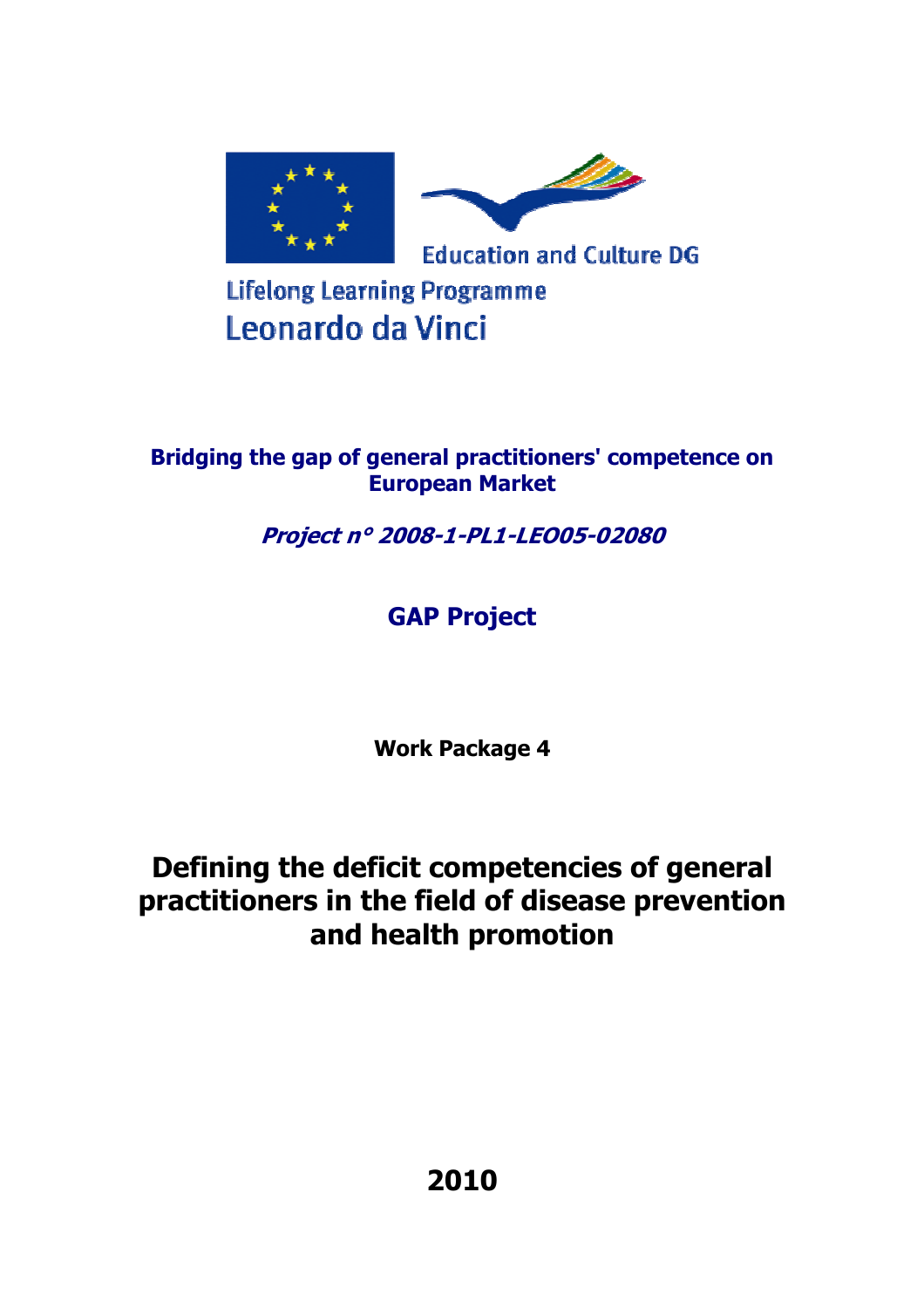## **Content:**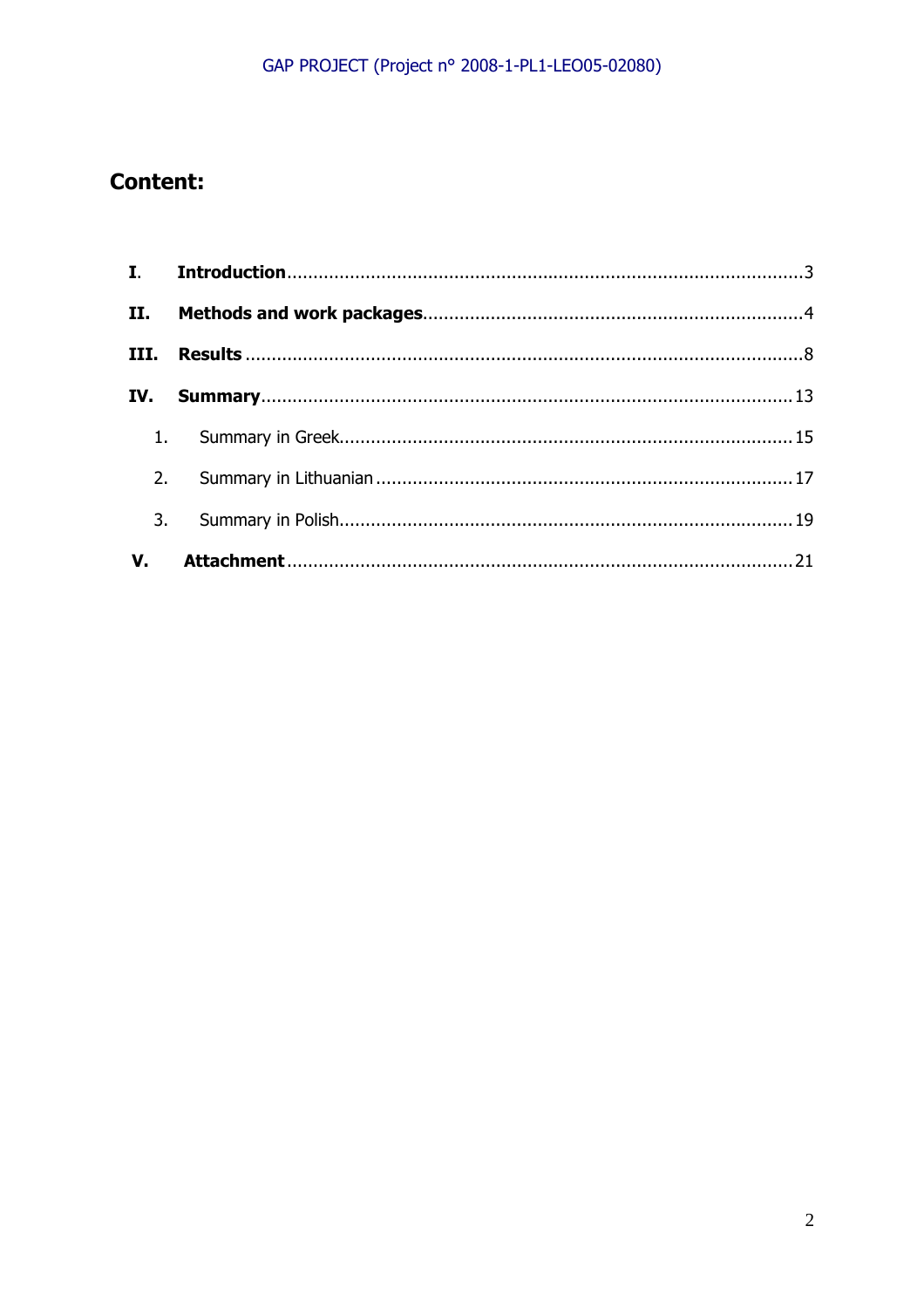### **I. Introduction**

The key role of general practitioners in the area of disease preventive and health promotion is recognised by experts, patients and can not be disputed. At the same time the content of disease prevention and health promotion, which should be a part of their everyday activities still is not agreed. Until the recent days we do not have consensus on the framework and list of areas, sub-areas, which should be covered by GPs in their work in the context of disease prevention and health promotion. Also collaboration of GPs with the other specialists of primary, secondary health care (obstetricians, psychiatrists, paediatricians etc.) in the area of prevention is under discussion.

The main goal of the GAP project was to define what are in practice the competencies of GPs in the area of health promotion and disease prevention and subsequently to develop the training program and guidelines for family medicine teachers aimed at filling the gap between expected and existing competencies in the mentioned area.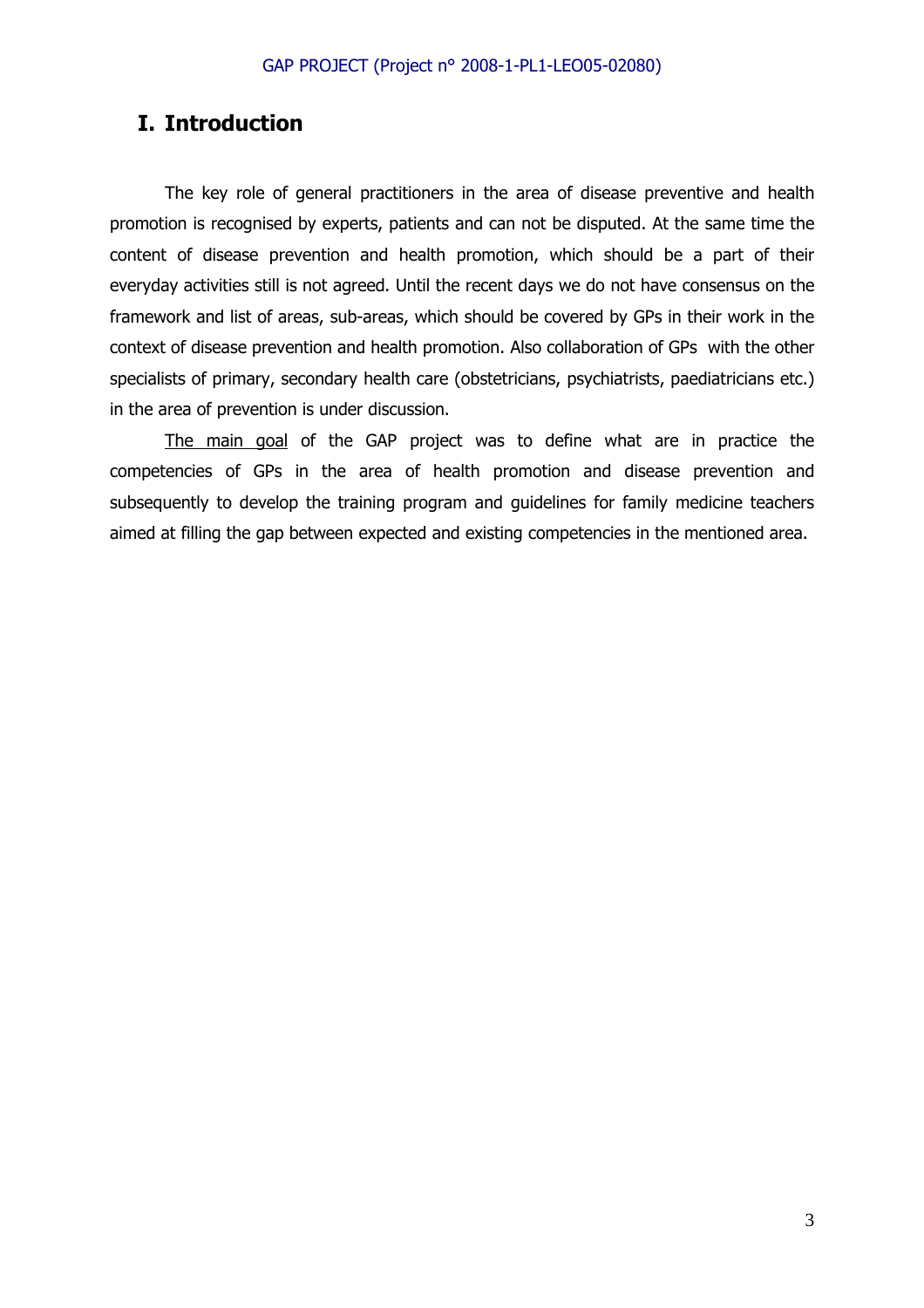### **II. Methods and work packages**

All GAP project activities were scheduled to carry out in five Working Packages. Working Packages 1-4 were developed mainly for the purpose of analysis and synthesis of data on the real situation and practices of training, provision of services in the area of disease prevention and health promotion. This is why this report for WP 4 covers also some components of packages mentioned below:

- WP 1. Analysis of the training programmes and description of GP's role in health promotion and disease prevention;
- WP 2. Analysis of GP's competencies which should be achieved during the specialisation
- WP 3. Development of the tool for measuring the level of GP's professional competencies (Note! This was more technical than analytical working package)

#### **Methods in WP1:**

WP1 main objective was to produce the detailed mapping of current training programs of GPs in the area of health promotion and disease prevention. Another aim was to analyze and describe the role of GPs by existing legislation of their functions competencies in the countries. The project team members in each of 4 participating countries have collected the information on the existing legislation and teaching curriculum in this area and have conducted the analysis, presented conclusion and recommendations.

### **Methods in WP2:**

WP2 was aimed at gathering information on family physicians competences in the field of health promotion and disease prevention. The specific objective was to identify the GP's competences which are needed in their daily practice (from GP's perspective) and should be achieved after the specialization (from the Family Medicine experts point of view). In order to standardize the research procedures, the health promotion and disease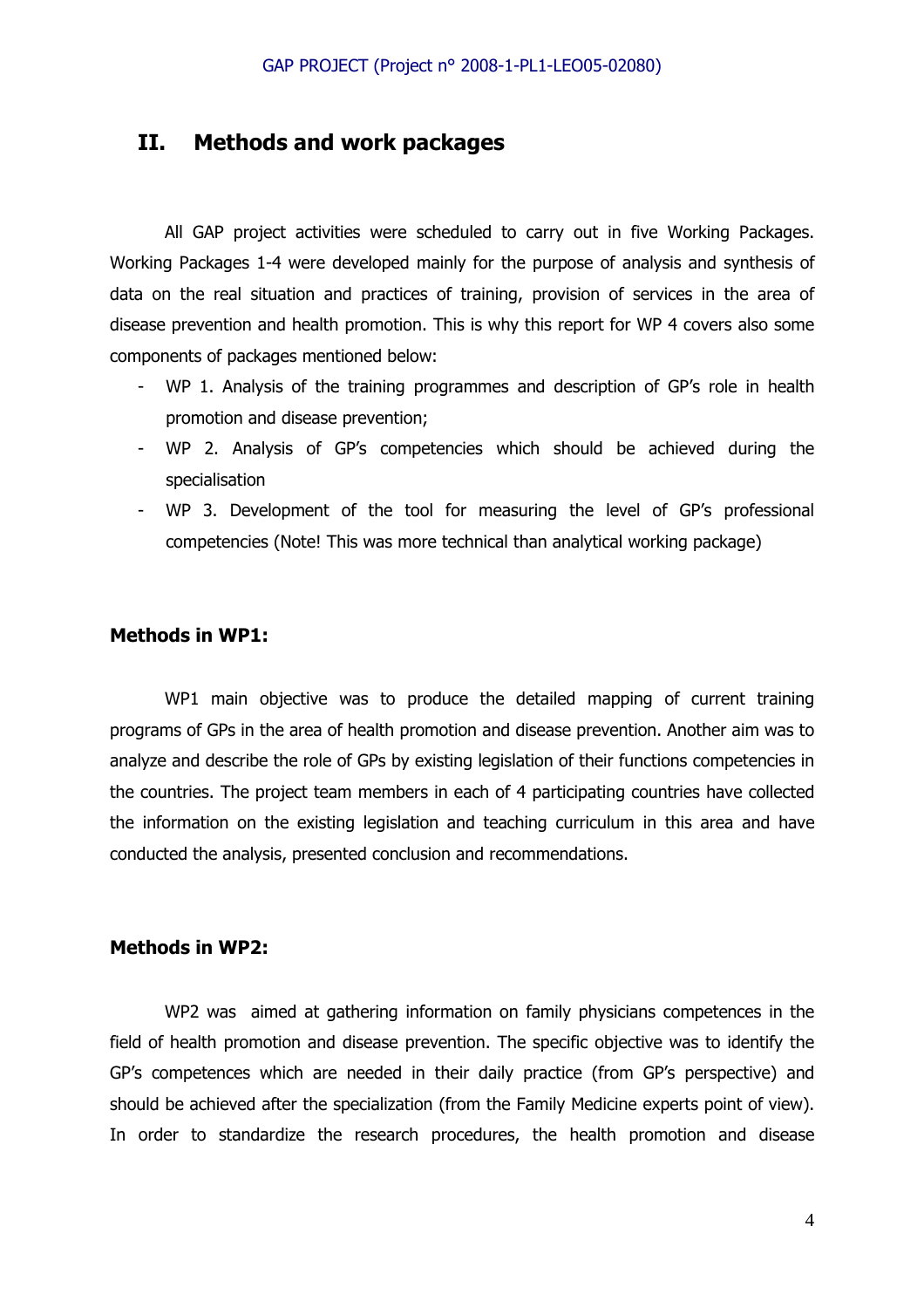prevention framework was establish and used. The framework divided all GPs competences into three main areas:

- educational competences (Health Promotion area)
- clinical competences (Disease Prevention area)
- organizational competences (Service Prevention area)

Two research methods were used:

- Focus groups research with GPs
- Depth interviews with the experts of Family Medicine

The questions addressed to the FM experts as well as to the focus groups research participants were chosen according to the common scenario, however slightly variations by country were permitted. Such variations allowed analysis of the country specific areas and was decided as common in that kind, mainly qualitative method of surveys.

Data concerning competences of general practitioners were obtained as a result of focus group interviews conducted among general practitioners in Lithuania and Poland and individual structured interviews with experts in the field of family medicine in Great Britain and Greece. All surveys were carried out in June and July 2009.

Because of the qualitative nature of data, it is possible to relate results to one another and create a final synthesis in spite of the use of different research tools.

Different types of respondents (doctors and experts) can also be regarded as a chance for the final result in the light of results obtained from both groups.

General practitioners spoke of the current situation and shortcomings in everyday work of GPs, whereas experts, when speaking of the same aspects of functioning of GPs, focused on the "duty" part and determination of directions of development. Therefore, collected data make it possible to describe the current situation and to indicate on the gaps in the preventive services, competencies of GPs and to define the ways of filling the gaps.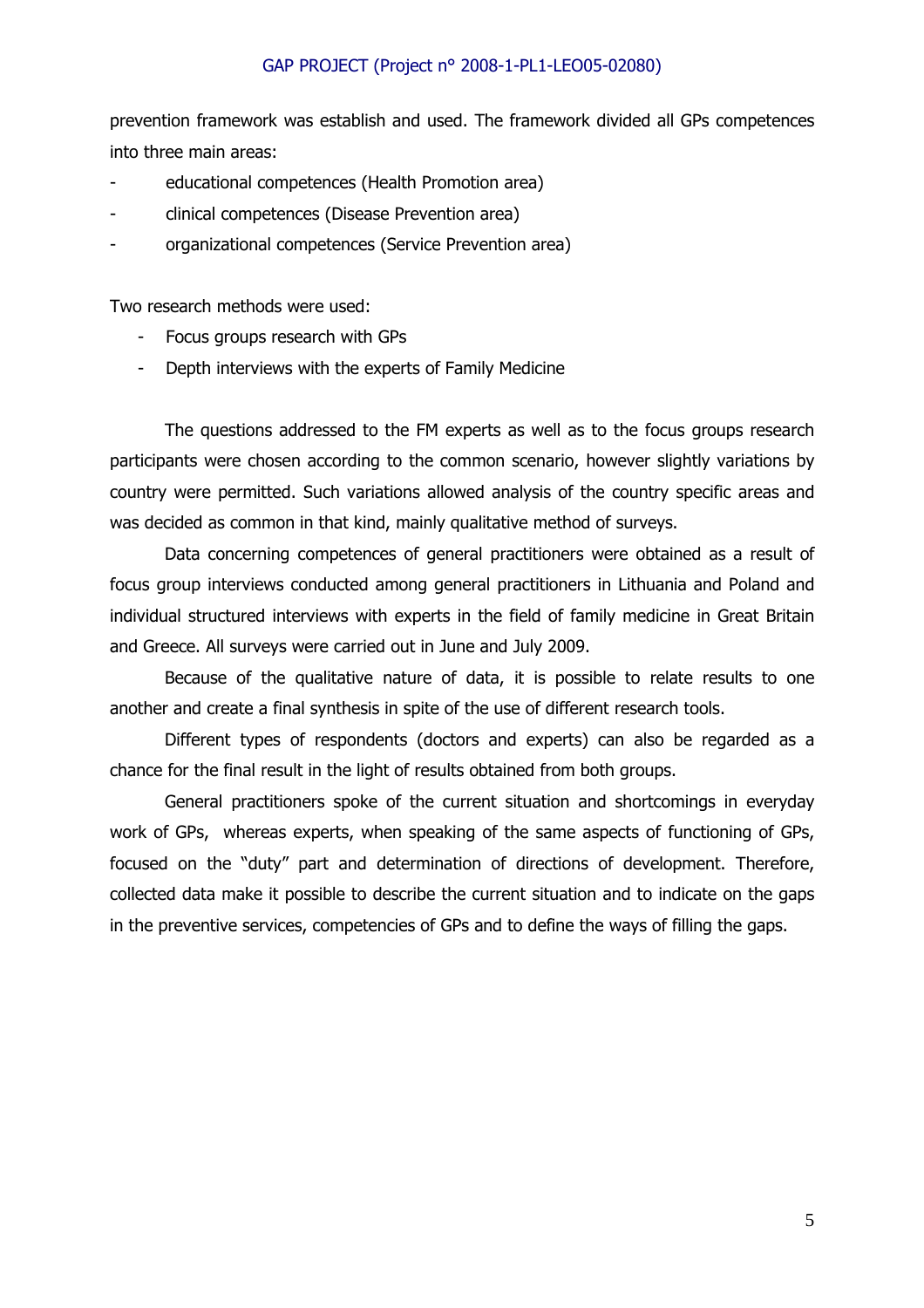### **Methods in WP4:**

**Internet based tool** for measuring general practitioners competencies in the field of health promotion and disease prevention was developed (WP3) and subsequently applied to the group of about 160 respondents.

The construction of the tool is based on the health promotion and disease prevention framework which divides the whole field into three areas, with three subareas each, as shown on the graph:



The tool consists of two parts – the first one allows subjective assessment, whilst the second one is an evidence based objective measurement with relevant references for correct answers. Questions in both parts are assigned to each of nine subareas.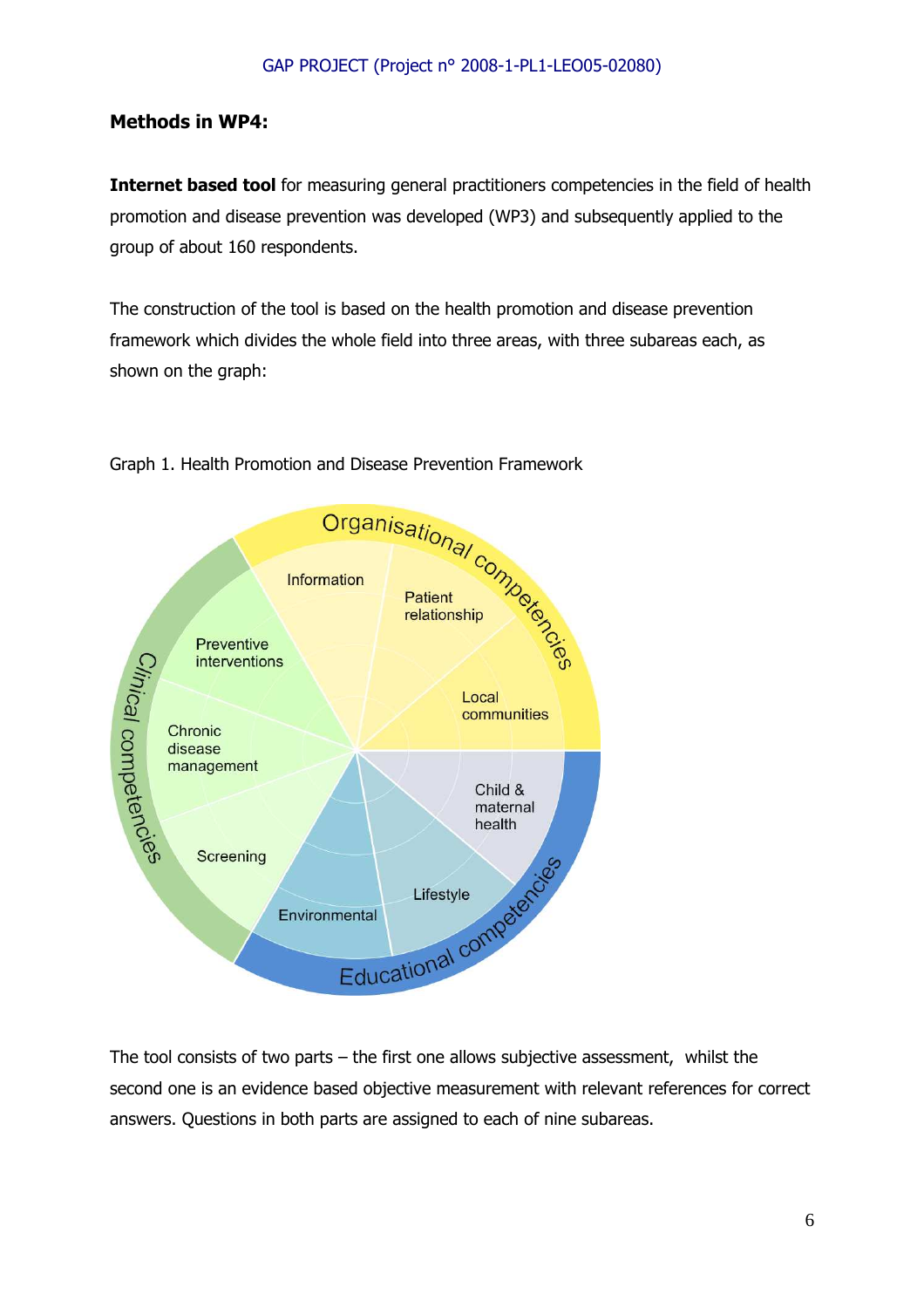Respondent could choose the full or short version of the questionnaire – the first one consist of 117 questions (27 in Part I, and 90 in Part II) whilst the short one has 36 questions (9 in Part I and 27 in Part II).

The scores show the gap between respondent subjective and objective assessment (whether he/she underestimate competences, overestimate them or is perfectly aware of his/her 'health promotion and disease prevention' competences level).

**Selection of respondents:** It was planned to invite 20-30 GPs as the respondents, who are testing/piloting the TOOL in each of 4 countries. In result 154 GPs responded have filled in the questionnaire in 4 countries. The answers of 134 respondents (only fully completed questionnaires) we included into the final analysis (Lithuania- 22; Poland -68; Greece – 12; UK -33)

| <b>Country</b> | <b>LT</b>     | 22  | 16.4 % |
|----------------|---------------|-----|--------|
|                | <b>PL</b>     | 67  | 50.0 % |
|                | <b>UK</b>     | 33  | 24.6 % |
|                | <b>GR</b>     | 12  | 9.0%   |
|                | <b>Total:</b> | 134 | 100.0  |

Table 1. Distribution of the respondents by country

**Statistical analysis.** SPSS 13.0 statistical package was used to analyze the data. Data tables and figure were developed for further analysis of data and making conclusions.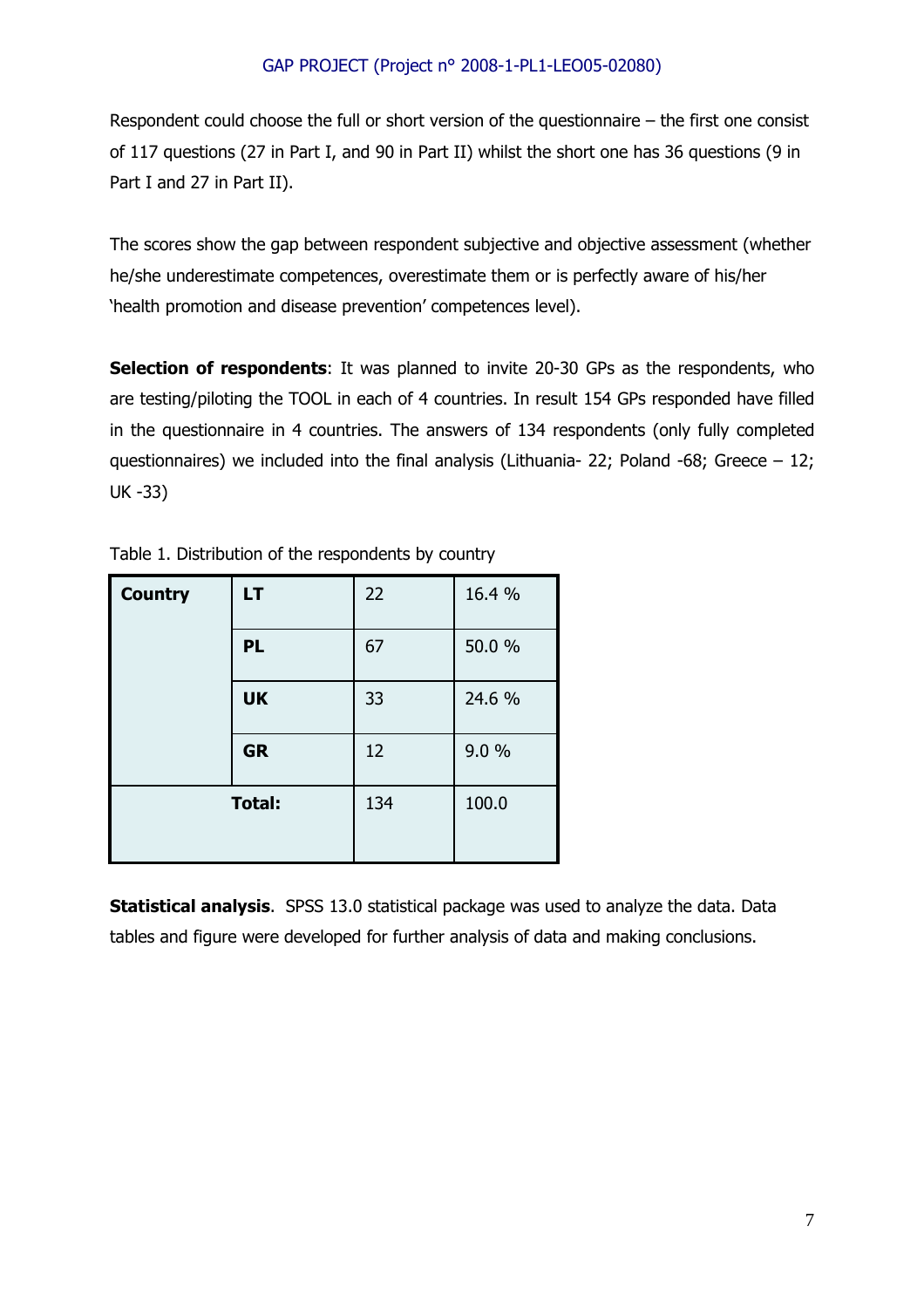### **III. Results**

**WP1 Results** - gaps and deficits of the training programmes for GP's in the area of health promotion and disease prevention

The main conclusions which describe the gaps in teaching curricula, in legal documentation on competencies, functions according the analysis results made in 4 countries are as following:

- The analysis of legislation on the functions and competencies of family doctors in the area of health promotion and disease prevention showed that these functions and competencies are described not sufficiently, without details and relevant context.
- In general teaching curriculum of undergraduate, postgraduate and continuing education of medical doctors covers the major areas of clinical, educational and organizational competencies, which are necessary to have in the field.
- Methods of training applied are more theory and knowledge oriented rather than skills and practical implementation aimed.
- The legal documents of health care services in many cases do not promote the implementation the skills which were acquired during the medical studies into the practice at the level of GPs working place.

**WP1 recommendations** on legal documentation and teaching curricula made by project team from 4 countries are as following:

- designing training programs related to family medicine/general practice, and focusing on health promotion and disease prevention represent a priority;
- in addition, it is important to take into account the continuity of instruction throughout the undergraduate and postgraduate training, in combination with the contents of other specialty courses (e.g.: in cardiology, oncology, or endocrinology),
- it is recommended to share knowledge and experience between the medical centres, in which preventive care is being provided, including academic as well as other training facilities for family doctors, in both the EU and non-EU countries,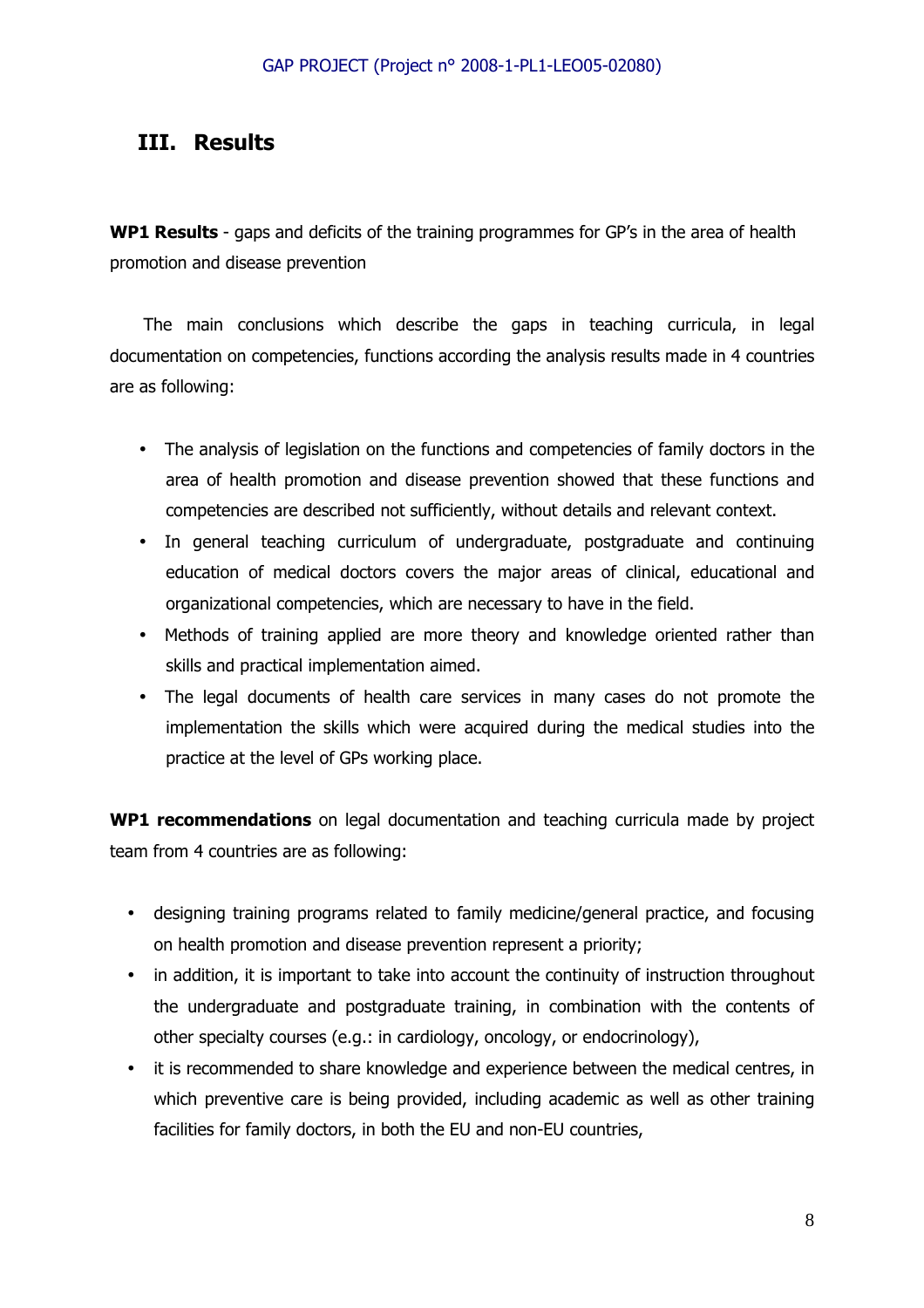- Learning of the practical preventive skills and "vigilant" attitudes, necessary for safe and efficient primary preventive health care delivery, should be focused on early diagnosis and effective screening procedures.
- Medical professionalism in the field of health promotion and disease prevention should be taught by " learning from a master", or in small groups, using modern methods, and providing feedback and evaluation of students' and residents' progress,
- It is essential to promote the role of family physician as a "gate-keeper", who coordinates and assures continuity of patient care, and focuses on health promotion and disease prevention in an economical way, at a level of the health care system,
- Planning of the health promotion and disease prevention programs should be preceded by evaluation of the family physician's time availability, interests, technical capabilities, and motivation; family physicians should be financially compensated for this part of their medical practice.

**WP2 Results -** gaps and deficits of competencies: data from interview surveys and focus group discussions.

The research was conducted in all Partners countries: Greece, Lithuania, Poland and United Kingdom in the period from March to July 2009.

According to GPs participating in the focus groups research Service Provision (organizational competences) is the area of largest competence gaps. The second important area with regard to the elimination of GP's competence gaps is Health Promotion (Educational competences). However, GPs combine the areas of Health Promotion and Disease Prevention as interactive and suggest the education combining those two areas. Respondents evaluate positively the scope of education with regard to diagnosis and disease management. Development areas concern rather communication skills: doctor – patient relationship, impact on the change of patients' attitudes, as well as improvement of GP's skills related to management of the practice.

The area experts emphasized that the most important GP's competences, which should be achieved after the specialization are related to:

- acquiring clinical/prevention skills, necessary for safe and efficient preventive practice, focused on appropriate screening tests, vaccinations, early diagnosis and treatment of diseases
- initiating, coordinating and maintaining continuity of the patient care, in collaboration with professional team members and community resources,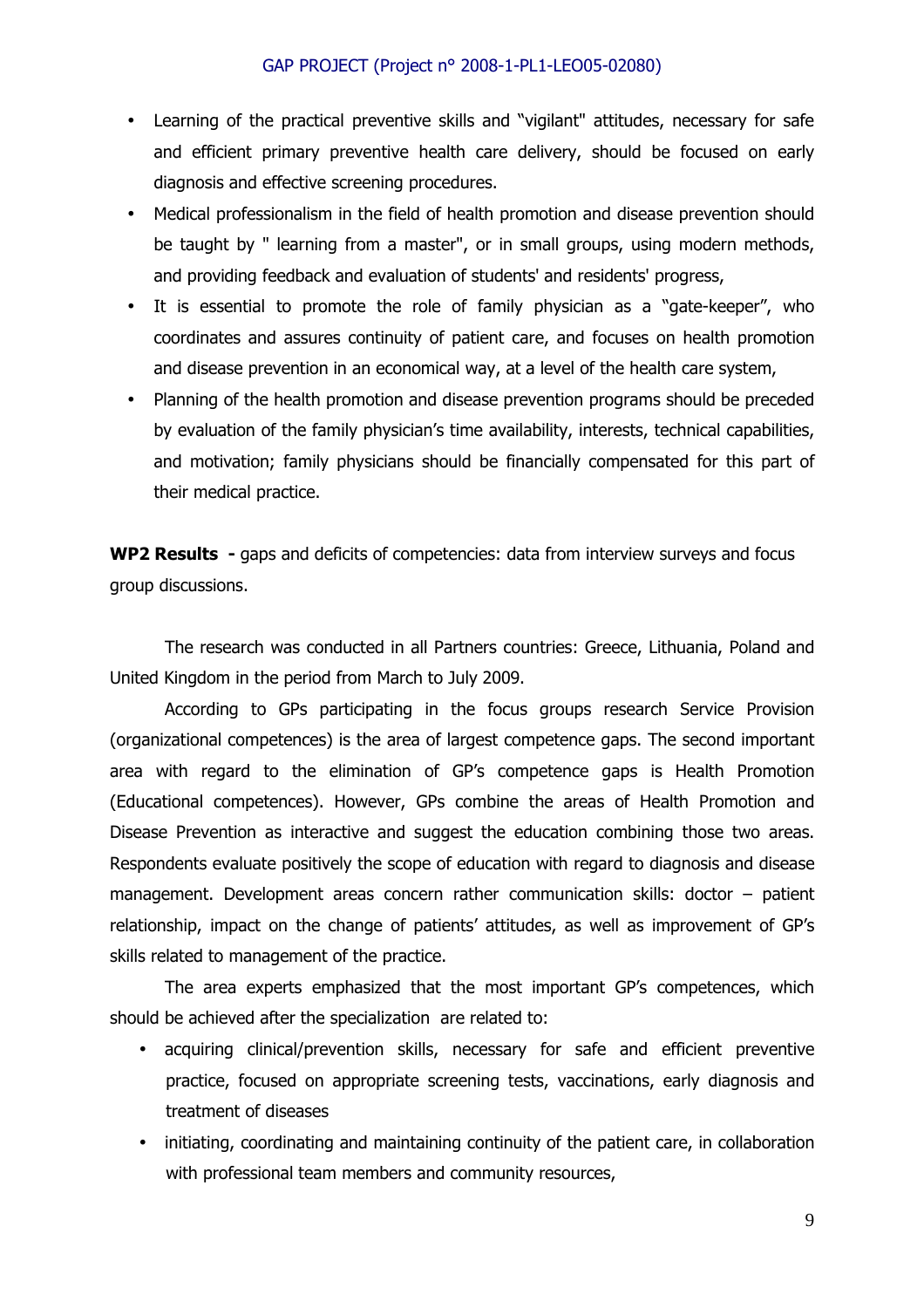- designing and implementing the HP & DP actions in the local community,
- conducting research projects, based on the principles of clinical epidemiology,
- communicating efficiently with patients, their families, other professionals and community members to achieve and maintain the highest quality of patient care.

In general, the GP experts have agreed upon the fact that in order to improve their competences in the field of HP & DP, the GPs should have an opportunity to participate in relevant educational and training courses, and should be financially reimburse for this type of professional activity.

In generally, both GPs and area experts emphasized the need of developing organizational competences as well as those related to effective communication with patient and others health care professionals.

### **WP2 Conclusions:**

- Prevention of chronic diseases and the FP/GPs' clinical competences are considered to be the most important function of primary care physicians. Preventive programs have been successfully implemented in the area of CVD, cervical, breast and prostate cancer, dental health, and diabetes. In contrast, preventive screening (with no additional financing) has not been successful.
- Educational and organizational competences are the two weakest areas in HP & DP, and therefore, the need of their development should be emphasized. The GPs should participate in health-promoting actions in their communities.
- There is a gap between relatively good training programs in the HP & DP and the practical implementation of prevention.
- Obstacles to providing more extensive HP & DP by the GPs include lack of financial promotion, work overload, and loss of patients' follow-up.

#### **WP2 recommendations:**

• Opportunities for evidence based, community oriented training, focused on educational, clinical and organizational skills should be offered during undergraduate, postgraduate and specialty training courses for the FP/GPs.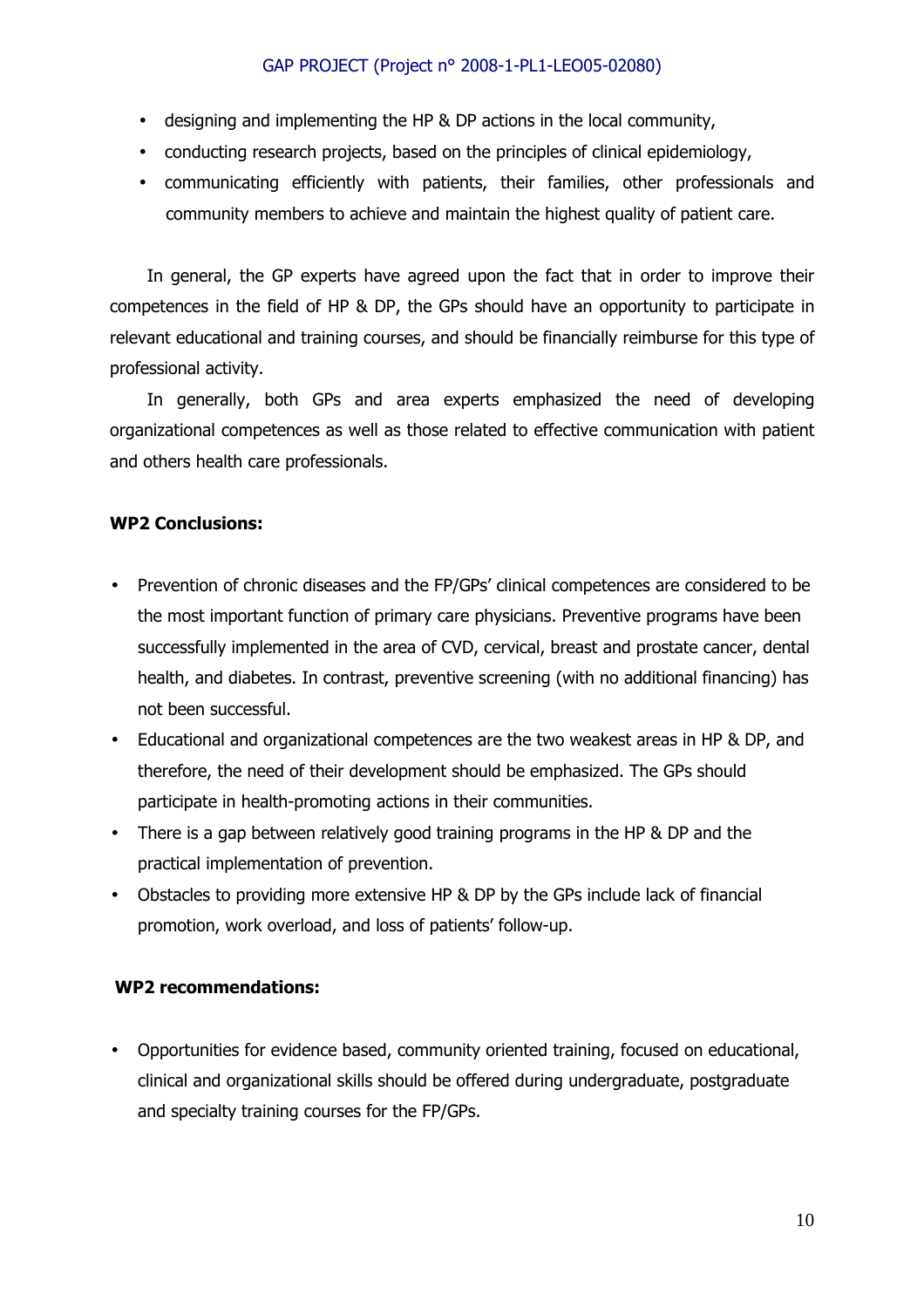- Team work approach should be expanded at the Primary Health Care centers. Nurses, psychologists and social workers should be involved in HP & DP educational activities together with the FP/GPs.
- Models of quality evaluation of work of family physicians should include components and indicators on efficiency in disease prevention and health promotion.
- Strategy of financial motivation for the FP/GPs, who provide both preventive and educational work, should be developed.

**WP3 Results -** development of the Internet based tool for measuring general practitioners competencies in the field of health promotion and disease prevention (see at: www.gapproject.klrwp.pl)

### **WP4 Results**

WP 4 was aiming to define the deficit competences on the basis of comparison between actual and needed competences in the field of disease prevention and health promotion. Development of the special website tool for measuring the gaps in GPs professional competences was only one methods of defining the deficit of competencies in the whole GAP project. As was told before WP 1-2 also were aiming for mapping of the deficits in GPs competences. It means that only combining the results of all analytical work (WP 1-2 and WP 4) could provide conclusive implications on the existing deficits in competencies.

**WP4 Conclusions –** analysis of the database of the Internet based tool for measuring GP's competencies in the field of health promotion and disease prevention

- GPs were self-rating their disease prevention and health promotion competencies sparely, with caution (score mean 3.34) in comparison with the objective rating (mean score 3.77, p<0.05) of their competences based on the knowledge/competence tests.
- Mean scores for subjective competencies were ranging in narrow range (3.14 to 3.54), while mean score of objective competences – in wider range (3.26-4.36).
- No statistical difference was observed between subjectively evaluated competencies in 3 areas (educational, clinical. Educational), however some more pronounced difference was observed in objective competencies.
- GPs from UK provided higher self-ratings of their competences. Therefore, objective rating also demonstrated statistically higher objectively rated competences of GPs in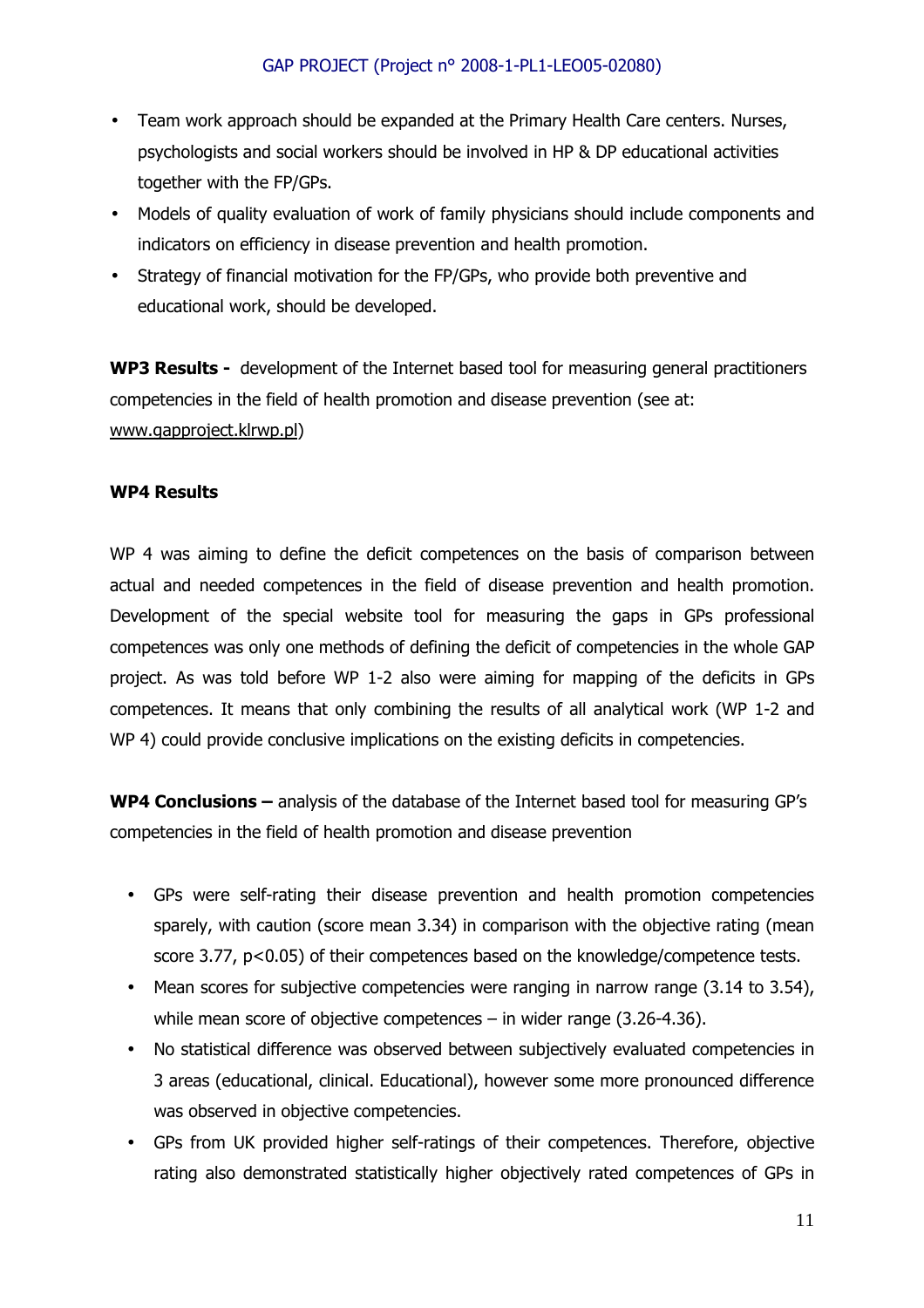comparison with Greek, Lithuanian or Polish respondents. Objective competencies were rated higher for PL doctors in comparison to LT; No statistical difference was established between objective rating of GPs of LT and GR. Only clinical competences were rated higher for PL in comparison to GR respondents.

- Only minor and statistically non significant difference was established both for subjective and objective competences of urban and rural GPs.
- The largest gaps were established in 2 sub-areas of organizational competencies (Information and Local communities) and 1 sub-area of clinical competencies – (chronic disease management).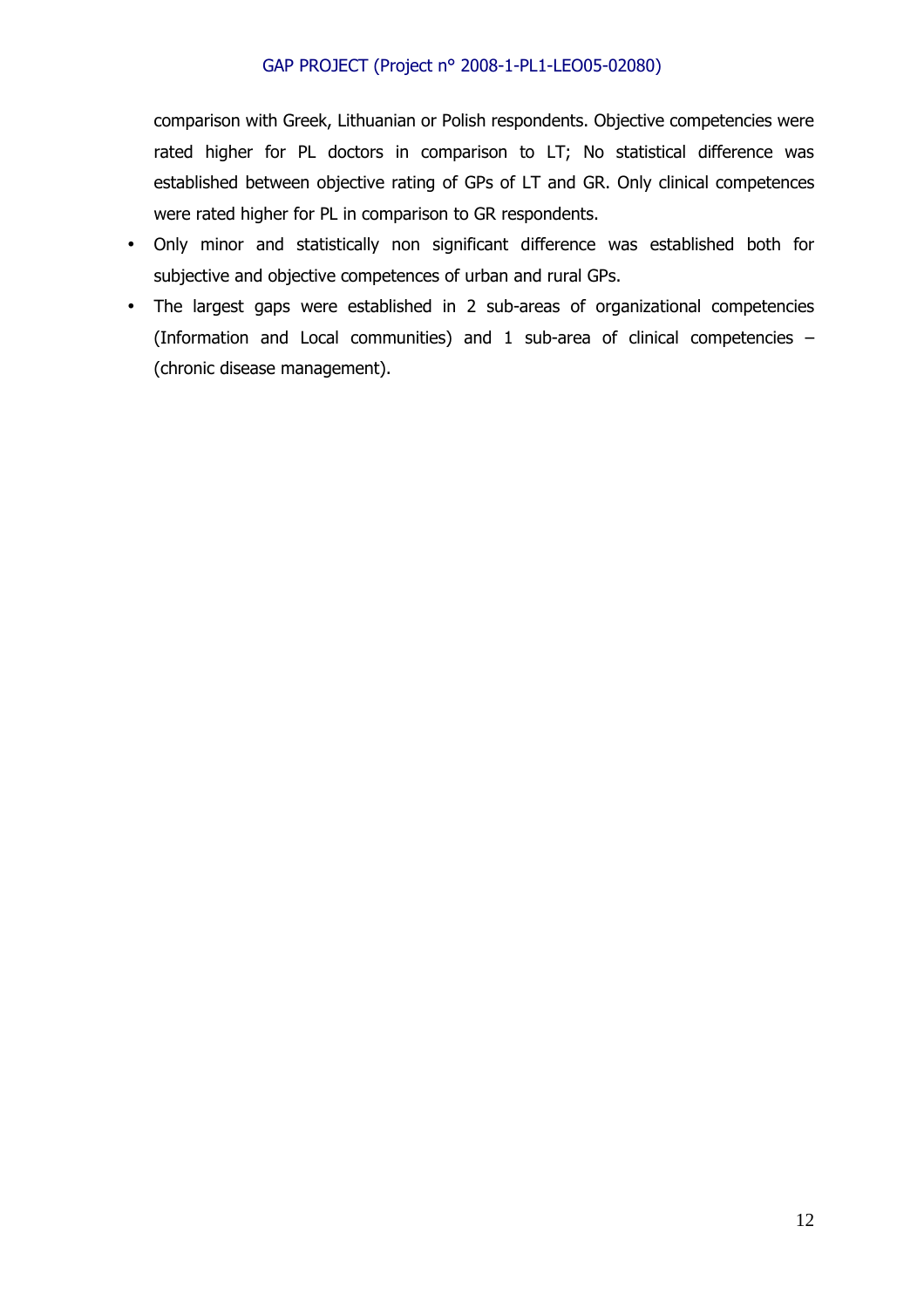### **IV. Summary**

The GAP tool provides the possibility for identifying and analysing gaps at the individual level as well as in the groups of GPs. The pilot survey we have conducted provides possibility for further development of the tool and is a good background for implementing the larger scale questionnaire survey on competencies of GPs in partner countries.

Some statistical differences established between the competencies of GPs in 4 countries does not imply the generalization that such differences exists in GPs competencies on the country level, because our respondents for pilot groups studies were not randomly selected but were taken as the "convenient samples" (first or second year residency doctors were dominating in some country groups).

The pilot questionnaire survey on evaluation of gaps in GPs competencies does not provide a sufficient evidence on the deficit of competencies. This is why only analytical comparison of data from WP1, WP2 and WP4 allows making the conclusive generalizations. These more generalized conclusions are as follows:

- The largest gaps were established in the areas of educational and organizational competencies (see results of WP1 and WP2)
- Despite clinical competencies were considered as more developed competence area the results of objective evaluation showed the significant gap in sub-area of **chronic disease management**. Despite this sub-area of preventive intervention were quite well represented in the rating of competencies (see results of WP4)
- Another two deficit sub-areas were established in the organizational field  $-$  competencies on **local communities** and competencies on **information** were at the quite low level both by objective and subjective evaluation. On another hand, in organizational area one sub-are  $a -$  patient relationship - has demonstrated rather high rating in competencies (see results of WP4)
- Significant gap was established between relatively good training curricula/programs and **practical implementation** of health promotion and disease prevention activities at the GPs office (see results of WP 1-2)
- Significant gaps exist in **national legislations** (on functions, competencies, services, reimbursement for GPs for preventive activities). This also does not permit the implementing of health promotion and disease prevention in population on the larger scale.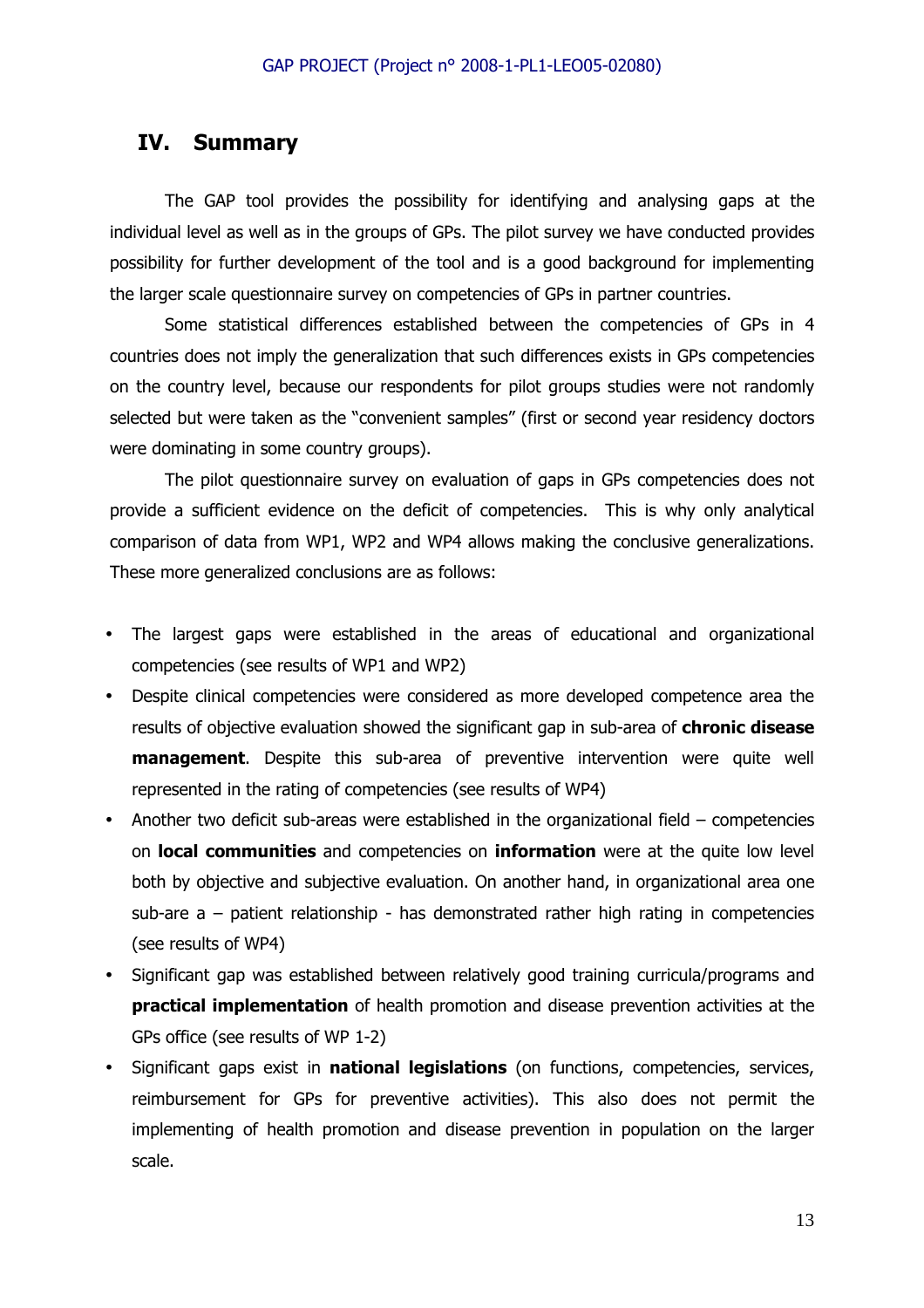|  |  | Table 2. Areas with examples of diagnosed deficit competencies |
|--|--|----------------------------------------------------------------|
|  |  |                                                                |

| <b>Area</b>                                   | <b>Subarea</b>                   | <b>Examples of diagnosed deficits</b>                                                                                                                                     |
|-----------------------------------------------|----------------------------------|---------------------------------------------------------------------------------------------------------------------------------------------------------------------------|
|                                               | 1. Child & maternal<br>health    |                                                                                                                                                                           |
| Ι.<br><b>Educational</b><br>competencies      | 2. Lifestyle                     | impact on the change of patients'<br>attitudes, influence on the families -<br>knowledge on the most effective methods<br>of the healthy lifestyle promotion              |
|                                               | 3. Environmental                 |                                                                                                                                                                           |
|                                               | 1. Screening                     |                                                                                                                                                                           |
| II.<br><b>Clinical</b><br>competencies        | 2. Chronic disease<br>management | practical implementation of the health<br>promotion and disease prevention<br>knowledge in the area of chronic disease<br>management                                      |
|                                               | 3. Preventive<br>interventions   |                                                                                                                                                                           |
|                                               | 1. Information                   | communication with the practice<br>personnel and other health care<br>professionals, preparation of health<br>promotion and disease prevention<br>informational materials |
| III.<br><b>Organisational</b><br>competencies | 2. Patient relationship          | effective communication with the patient,<br>impact on the patient's attitude                                                                                             |
|                                               | 3. Local communities             | cooperation with the local communities<br>representatives, construction of the<br>effective health promotion and disease<br>prevention programmes                         |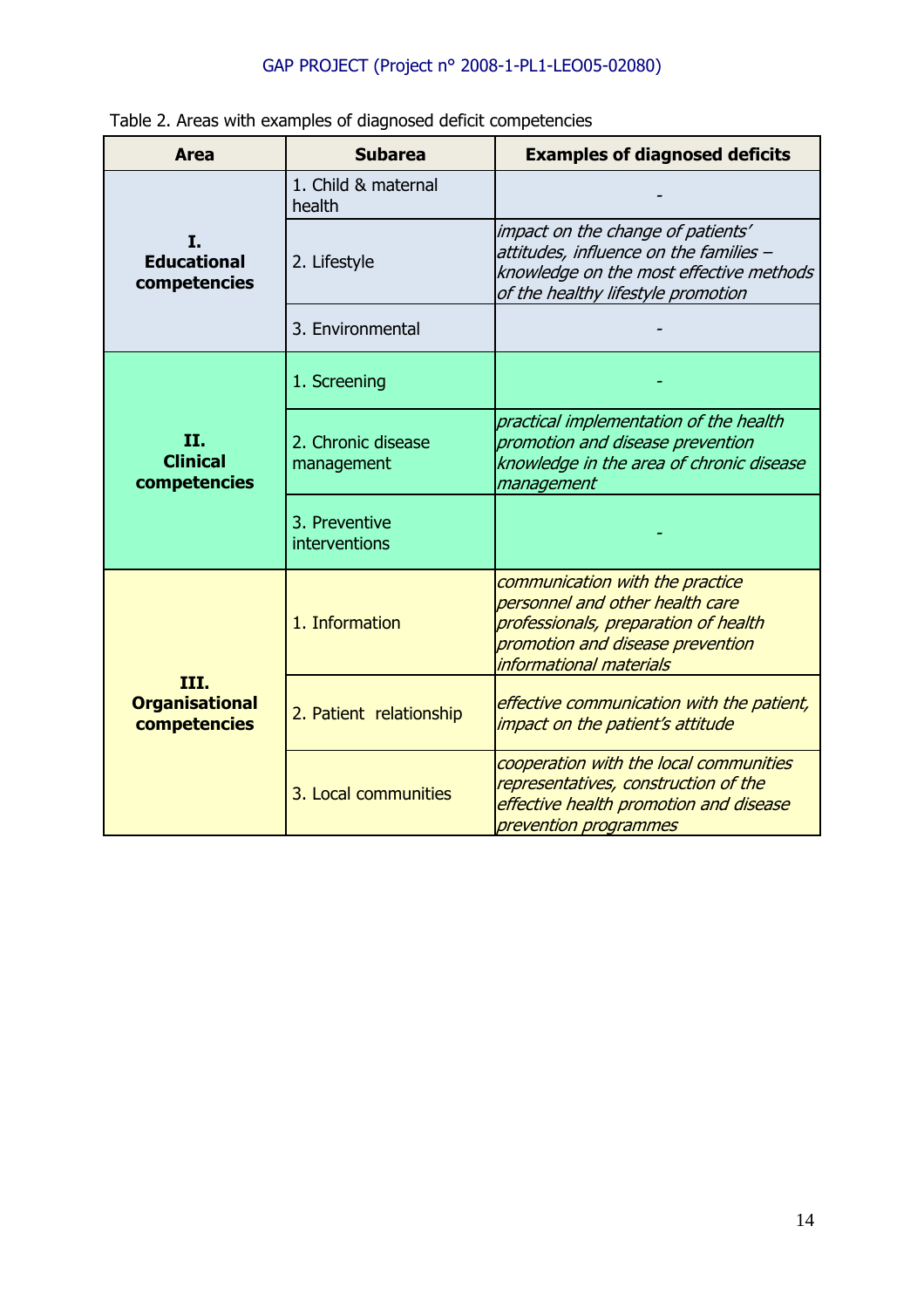### **1. Summary in Greek**

Το εργαλείο που αναπτύχθηκε από το GAP παρέχει τη δυνατότητα της αναγνώρισης και ανάλυσης των ελλειµµάτων γνώσης τόσο σε ατοµικό επίπεδο όσο και σε οµάδες ΓΙ. Η πιλοτική µελέτη που διενεργήσαµε παρέχει τη δυνατότητα περαιτέρω ανάπτυξης και εξέλιξης του εργαλείου και αποτελεί ένα εξαιρετικό υπόβαθρο για την εφαρµογή µιας έρευνας σε ευρύτερη κλίµακα µέσω διανοµής ερωτηµατολογίων, αναφορικά µε την επάρκεια των ΓΙ σε κάποιες δεξιότητες στις χώρες που συµµετέχουν στη µελέτη.

Κάποιες στατιστικά σηµαντικές διαφορές που διαπιστώθηκαν µεταξύ της επάρκειας των ΓΙ σε ορισµένες δεξιότητες στις 4 χώρες που συµµετείχαν, δεν είναι σωστό να γενικευθούν ως διαφορές µεταξύ των ΓΙ σε επίπεδο χωρών, καθώς τα άτοµα που συµµετείχαν στην παρούσα πιλοτική µελέτη δεν αποτελούν τυχαίο δείγµα αλλά ένα «βολικό δείγµα» (σε κάποιες χώρες οι ειδικευόµενοι ΓΙ στο πρώτο και δεύτερο έτος της ειδικότητας αποτελούσαν τον κύριο όγκο του δείγµατος).

Η πιλοτική µελέτη µέσω διανοµής ερωτηµατολογίου για την αξιολόγηση των ελλειµµάτων στις δεξιότητες των ΓΙ δεν παρέχει επαρκή στοιχεία για την πιστοποίηση της ύπαρξης ελλείµµατος στις αντίστοιχες περιοχές. Αυτός είναι και ο λόγος για τον οποίο µόνο η αναλυτική σύγκριση των δεδοµένων από τα πεδία WP1, WP2 και WP4 επιτρέπει την εξαγωγή των γενικευµένων συµπερασµάτων. Αυτές οι πιο γενικευµένες διαπιστώσεις που έγιναν έχουν ως εξής:

- Τα µεγαλύτερα ελλείµµατα διαπιστώθηκαν στις περιοχές των εκπαιδευτικών και οργανωτικών δεξιοτήτων (βλ. αποτελέσµατα των πεδίων WP1 και WP2)
- Παρά το γεγονός ότι οι κλινικές δεξιότητες θεωρήθηκαν ως η πιο ανεπτυγµένη περιοχή δεξιοτήτων τα αποτελέσµατα της αντικειµενικής αξιολόγησης ανέδειξαν ένα σηµαντικό έλλειµµα στην υπο-περιοχή της **διαχείρισης χρόνιων νοσηµάτων**. Παρά το γεγονός αυτό, η υπο-περιοχή της προληπτικής παρέµβασης παρουσιάστηκε αρκετά αντιπροσωπευτικά στην βαθµολόγηση των δεξιοτήτων (βλ. αποτελέσµατα της περιοχής WP4)
- ∆υο ακόµα ελλειµµατικές υπο-περιοχές αναγνωρίστηκαν στο οργανωτικό πεδίο-οι δεξιότητες αναφορικά µε τις **τοπικές κοινωνίες** και την **πληροφορία** ήταν σε αρκετά χαµηλό επίπεδο, τόσο από την υποκειµενική αξιολόγηση των ιατρών όσο και από την αντικειµενική εκτίµηση. Από την άλλη, µια υπο-περιοχή στο οργανωτικό πεδίο-η σχέση µε τους ασθενείς-ανέδειξε µάλλον υψηλή βαθµολογία στις δεξιότητες (βλ. αποτελέσµατα του πεδίου WP4)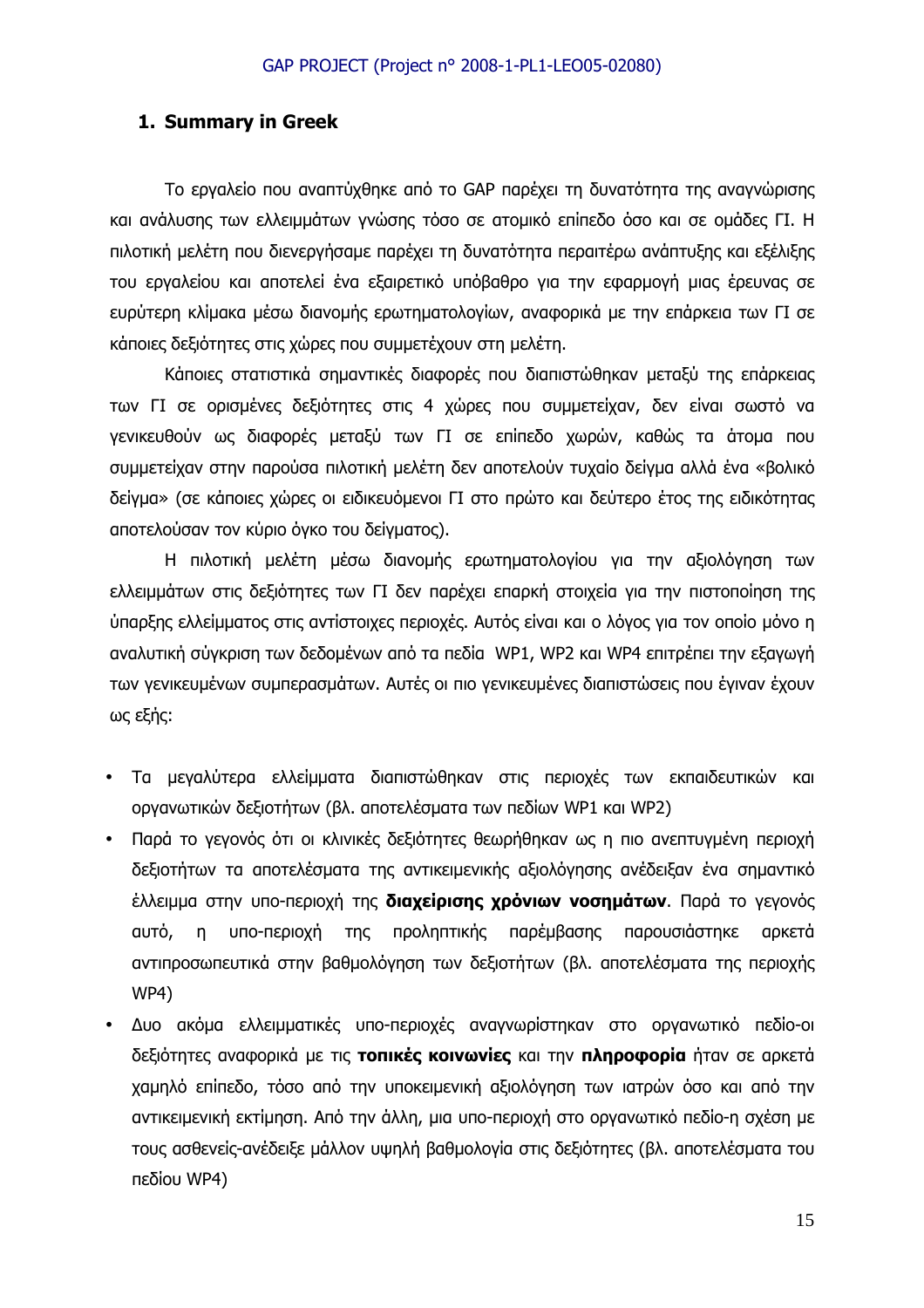- Ένα ακόµα σηµαντικό χάσµα αναδείχθηκε ανάµεσα στα σχετικά ικανοποιητικά προγράµµατα σπουδών και την **πρακτική εφαρµογή** των παρεµβάσεων πρόληψης και προαγωγής υγείας στα ιατρεία των ΓΙ (Βλ. αποτελέσµατα στα πεδία WP 1-2)
- Σηµαντικό χάσµα, τέλος, παρατηρήθηκε και στην **κρατική νοµοθεσία** ανάµεσα στις χώρες που συµµετείχαν (αναφορικά µε τη λειτουργία, δεξιότητες, παροχή υπηρεσιών, αµοιβή των ΓΙ για τη διεξαγωγή προληπτικών παρεµβάσεων). Αυτός είναι ένας ακόµα παράγοντας που δεν επιτρέπει την εφαρµογή παρεµβάσεων πρόληψης και προαγωγής υγείας σε ευρύτερη πληθυσµιακή κλίµακα.

| <b>Area</b><br><b>Subarea</b>     |                                | <b>Examples of diagnosed deficits</b>                                                                                                                               |
|-----------------------------------|--------------------------------|---------------------------------------------------------------------------------------------------------------------------------------------------------------------|
|                                   | 1. Υγεία μητέρας και παιδιού   |                                                                                                                                                                     |
| I.<br>Εκπαιδευτικές<br>δεξιότητες | 2. Τρόπος ζωής                 | Αποτέλεσμα στην αλλαγή της συμπεριφοράς<br>των ασθενών, επίδραση στις οικογένειες-<br>γνώση των πιο αποτελεσματικών μεθόδων της<br>προαγωγής του υγιούς τρόπου ζωής |
|                                   | 3. Περιβάλλον                  |                                                                                                                                                                     |
|                                   | 1. Προσυμπτωματικός<br>έλεγχος |                                                                                                                                                                     |
| П.<br>Κλινικές δεξιότητες         | 2. Διαχείριση Χρόνιας Νόσου    | Πρακτική εφαρμογή των γνώσεων σχετικά με<br>την πρόληψη και την προαγωγή υγείας στην<br>περιοχή της διαχείρισης χρόνιων νοσημάτων                                   |
|                                   | 3. Προληπτικές παρεμβάσεις     |                                                                                                                                                                     |
|                                   | 1. Πληροφορία                  | Επικοινωνία με το προσωπικό και τους άλλους<br>επαγγελματίες υγείας, προετοιμασία<br>πληροφοριακού υλικού αναφορικά με την<br>πρόληψη και προαγωγή υγείας           |
| III.<br>Οργανωτικές<br>δεξιότητες | 2. Σχέση με τον ασθενή         | Αποτελεσματική επικοινωνία με τους ασθενείς,<br>αποτέλεσμα στη συμπεριφορά του ασθενή                                                                               |
|                                   | 3. Τοπικές κοινωνίες           | Συνεργασία με τους αντιπροσώπους των<br>τοπικών κοινωνιών, διαμόρφωση<br>αποτελεσματικών προγραμμάτων πρόληψης<br>και προαγωγής υγείας.                             |

**Πίνακας 2. Περιοχές µε παραδείγµατα διαγνωσµένου ελλείµµατος δεξιοτήτων**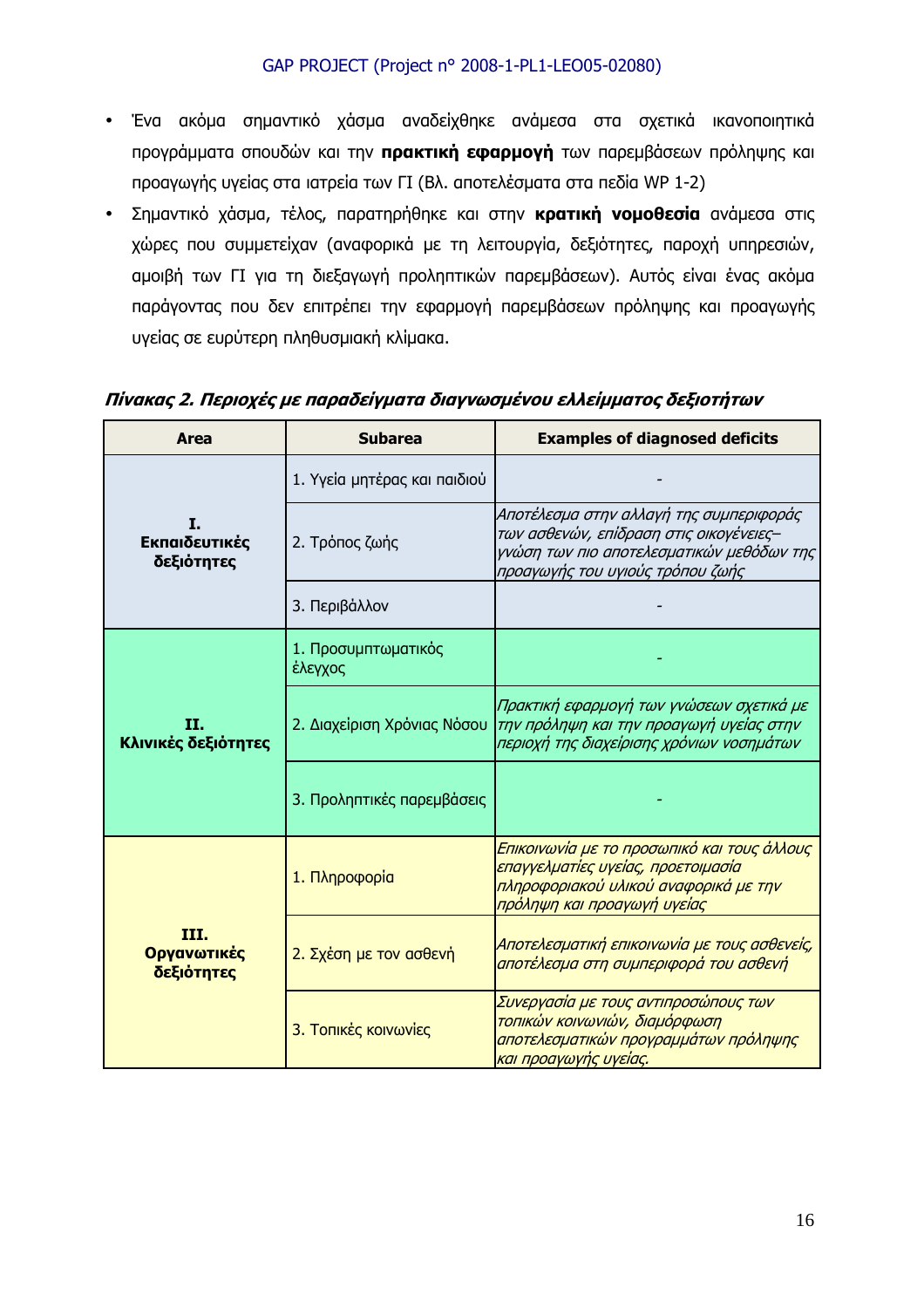#### **2. Summary in Lithuanian**

GAP projektas sudarė galimybę nustatyti ir analizuoti individualaus ir grupių lygmens BP gydytojų kompetencijų spragas. Pilotažinis tyrimas, kurį mes atlikome leidžia toliau tobulinti sukurta kompetencijų vertinimo instrumentą ir yra pagrindas leisiantis vykdyti platesnės apimties anketines apklausas šalyse projekto partnerėse.

Keturiose projekto šalyse rasti kai kurie šeimos gydytojų kompetencijų skirtumai neleidžia šių rezultatų apibendrinti ir generalizuoti išvadų, kad egzistuoja patikimi kompetencijų skirtumai tarp šių šalių gydytojų. Tai yra todėl, kad bandomajame tyrime respondentų grupės sudarytos patogiųjų imčių principu, o ne atsitiktinės atrankos būdu (pvz., kai kurių šalių respondentų daugumą sudarė jauni gydytojai rezidentai).

Be to, remiantis vien tik pilotažiniu tyrimu negalima susidaryti pilno vaizdo apie kompetencijų trūkumų struktūrą. Tik kartu apibendrindami darbo temų WP1, WP2 ir WP4 analizės duomenis galime plačiau apibendrinti BP gydytojų kompetencijas sveikatos stiprinimo ir ligų profilaktikos srityse. Šios platesnės apibendrinimų išvados yra tokios:

- Didžiausios kompetencijų spragos nustatytos sveikatos mokymo ir organizacinėje srityse (žr. WP1 ir WP2 rezultatus)
- Nors BP gydytoju klinikinės kompetencijos buvo geresnės, tačiau lėtinių ligų prevencijos posrityje objektyvus vertinimas parodė dideles spragas. Tai šiek tiek prieštarauja WP4 rezultatams, kur lėtinių ligų prevencija buvo laikoma viena iš sėkmingiau vykdomų veiklų.
- Darbas su vietinėmis bendruomenėmis ir informacinė veikla tai kiti du spragų posričiai nustatyti pilotažiniame tyrime (tiek objektyviai, tiek subjektyviai). Tuo pačiu, organizacinėje srityje nustatyti ir aukštos kompetencijos posričiai (pvz., bendravimo su pacientu posrityje (žr WP4 rezultatus)
- Žymi spraga buvo rasta tarp pakankamai gerų BP gydytojų profrsinio rengimo programų ir praktinio ligų prevencijos, sveikatos stiprinimo darbo įgyvendinimo (žr. WP 1-2 rezultatus).
- Šalių sveikatos sistemos įstatymuose, dokumentuose, aktuose skirtuose BP gydytojų ligų profilaktikos, sveikatos stiprinimo funkcijoms, kompetencijoms, darbo apmokėjimui ir kitiems dalykams aprašyti yra nemažai spragų. Tai stabdo platesnį sveikatinimo programų įgyvendinimą.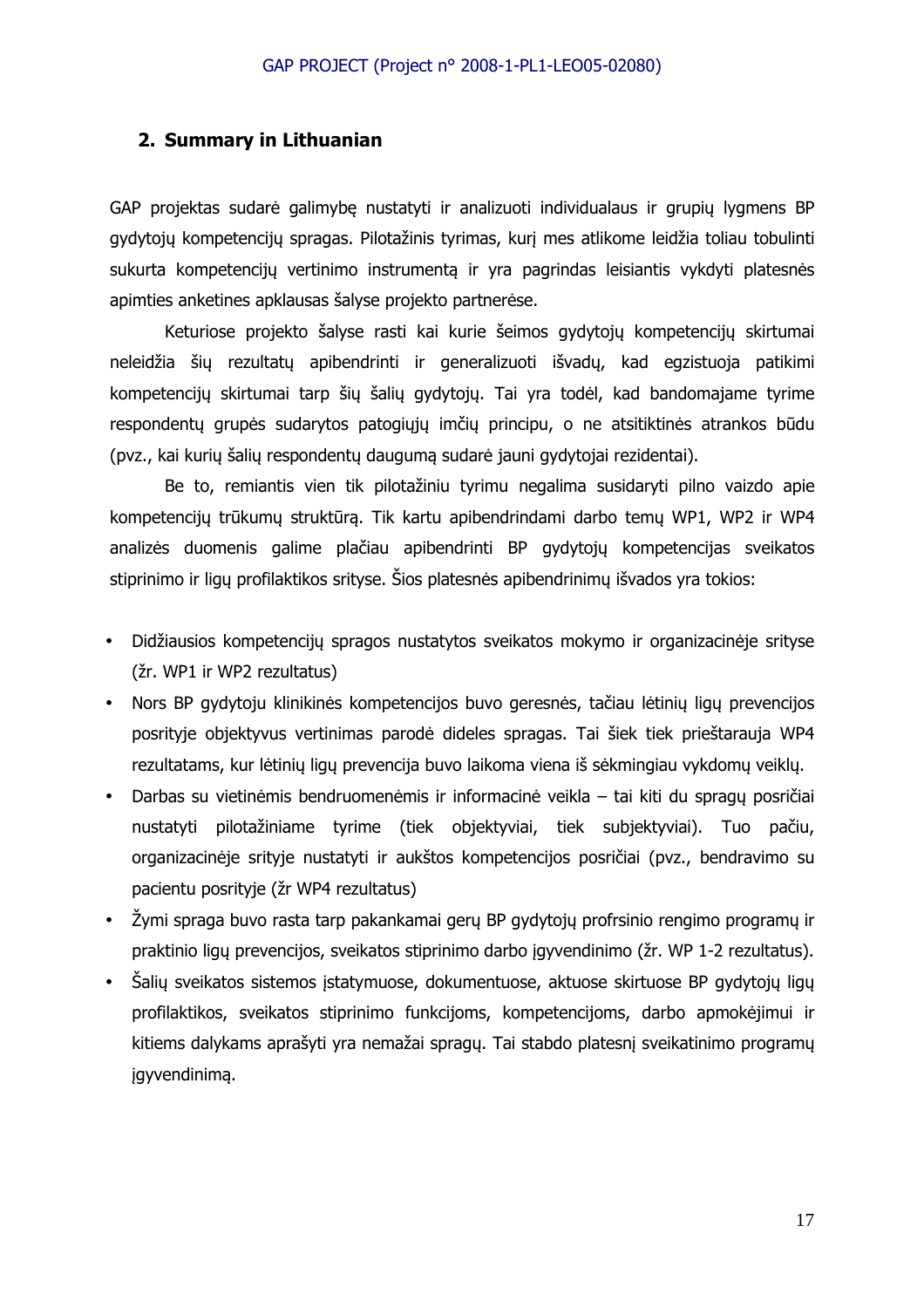|  |  | Lentelė 2. Veiklos sritys bei nustatytų kompetencijų spragų pavyzdžiai |
|--|--|------------------------------------------------------------------------|
|  |  |                                                                        |

| <b>Sritis</b>                                    | <b>Posritis</b>                | Nustatytos kompetencijų spragos                                                                                                        |
|--------------------------------------------------|--------------------------------|----------------------------------------------------------------------------------------------------------------------------------------|
|                                                  | 1. Vaiko ir motinos sveikata   |                                                                                                                                        |
| I.<br>Sveikatos mokymo<br>kompetencijos          | 2. Gyvensena                   | pacientų požiūrio keitimas, poveikis šeimoms –<br>efektyviausių gyvensenos keitimo metodikų<br>žinojimas                               |
|                                                  | 3. Aplinka                     |                                                                                                                                        |
|                                                  | 1. Profilaktinės patikros      |                                                                                                                                        |
| <b>II.</b><br><b>Klinikinės</b><br>kompetencijos | 2. Lėtinių ligų kontrolė       | praktinis ligų prevencijos ir sveikatos stiprinimo<br>veiklos įdiegimas kontroliuojant lėtines ligas                                   |
|                                                  | 3. Profilaktinės intervencijos |                                                                                                                                        |
|                                                  | 1. Informacija                 | bendravimas su sveikatos sistemos personalu<br>ir kitais gydytojais, ligų prevencijos bei<br>sveikatos stiprinimo literatūros rengimas |
| III.<br><b>Organizacinės</b><br>kompetencijos    | 2. Bendravimas su pacientu     | efektyvus bendravimas su pacientu, paciento<br>požiūrių į sveikatą įtakojimas                                                          |
|                                                  | 3. Vietinė bendruomenė         | bendradarbiavimas su vietine bendruomene.<br>efektyvių ligų prevencijos ir sveikatos<br>stiprinimo programų kūrimas                    |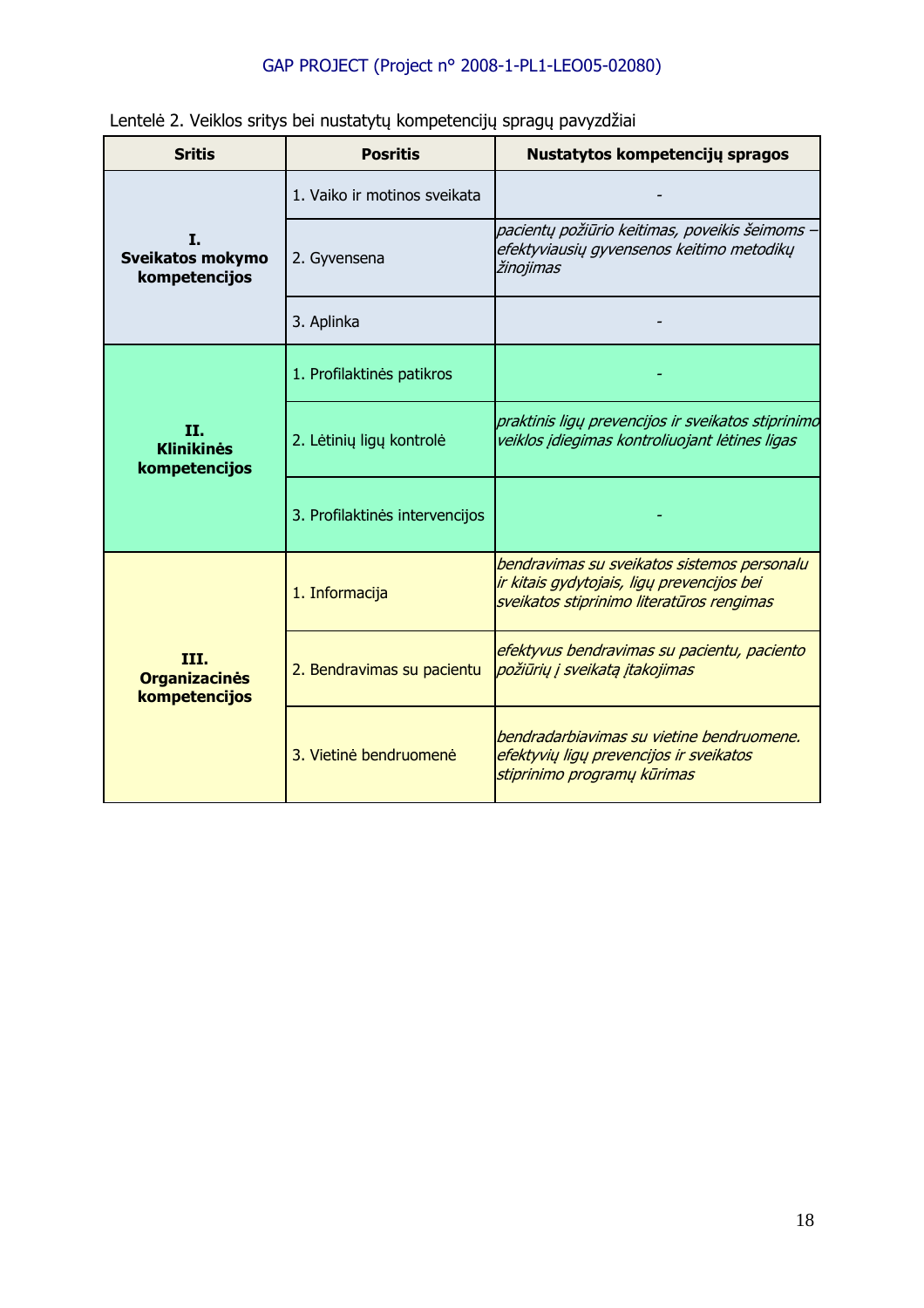### **3. Summary in Polish**

Narzędzie GAP daje możliwość identyfikacji i analizy luk kompetencyjnych lekarzy rodzinnych na poziomie indywidualnym, jak również grupowym. Przeprowadzone badanie pilotażowe stwarza podstawy do dalszego rozwoju narzędzia i realizacji na większą skalę badań ankietowych dotyczących kompetencji lekarzy rodzinnych w krajach partnerskich.

Stwierdzone w toku analiz różnice statystyczne zaistniałe pomiędzy poziomem kompetencji lekarzy rodzinnych w 4 krajach, nie oznaczają, iż można wnioskować o występowaniu takich różnic na poziomie krajowym. Należy bowiem zaznaczyć, iż respondenci w badaniu pilotażowym nie byli dobierani losowo, lecz w drodze celowej selekcji (w niektórych grupach dominowali lekarze na pierwszym lub drugim roku rezydentury).

Ankietowe badanie pilotażowe dotyczące oceny luk w kompetencjach lekarzy rodzinnych nie daje wystarczających dowodów na deficyt umiejętności. Dlatego, wyłącznie porównanie danych analitycznych z WP1, WP2 i WP4 pozwala na podjęcie ostatecznych wniosków. Te uogólnione wnioski są następujące:

- Największe luki zostały zdiagnozowane w obszarze kompetencji edukacyjnych oraz organizacyjnych (zobacz wyniki WP1 i WP2)
- Pomimo uznania umiejętności klinicznych za obszar stosunkowo dobrze rozwinięty, wyniki obiektywnej oceny wykazały istotną lukę w podobszarze chorób przewlekłych. Z kolei podobszar badań przesiewowych był dość dobrze reprezentowany w rankingu umiejętności (patrz wyniki WP4)
- Kolejne dwa deficytowe podobszary zostały zdiagnozowane na polu organizacyjnym umiejętności dotyczące komunikacji z lokalną społecznością oraz umiejętności informacyjne, których poziom okazał się dość niski zarówno w ocenie obiektywnej jak i subiektywnej. Podobszar relacji z pacjentem – wykazał relatywnie dobry poziom kompetencji(patrz wyniki WP4)
- Istotne różnice wykazano pomiędzy stosunkowo dobrym zakresem procesu edukacji lekarzy rodzinnych a praktyczną implementacją działań z zakresu promocji zdrowia i prewencji chorób (patrz wyniki WP 1-2)
- Znaczne luki istnieją w ustawodawstwie krajowym (dotyczące funkcji, kompetencji, usług, zwrotu kosztów lekarzom rodzinnym za działalność prewencyjną). To również nie pozwala na wdrażanie promocji zdrowia i profilaktyki chorób w populacji na większą skalę (patrz wyniki WP2)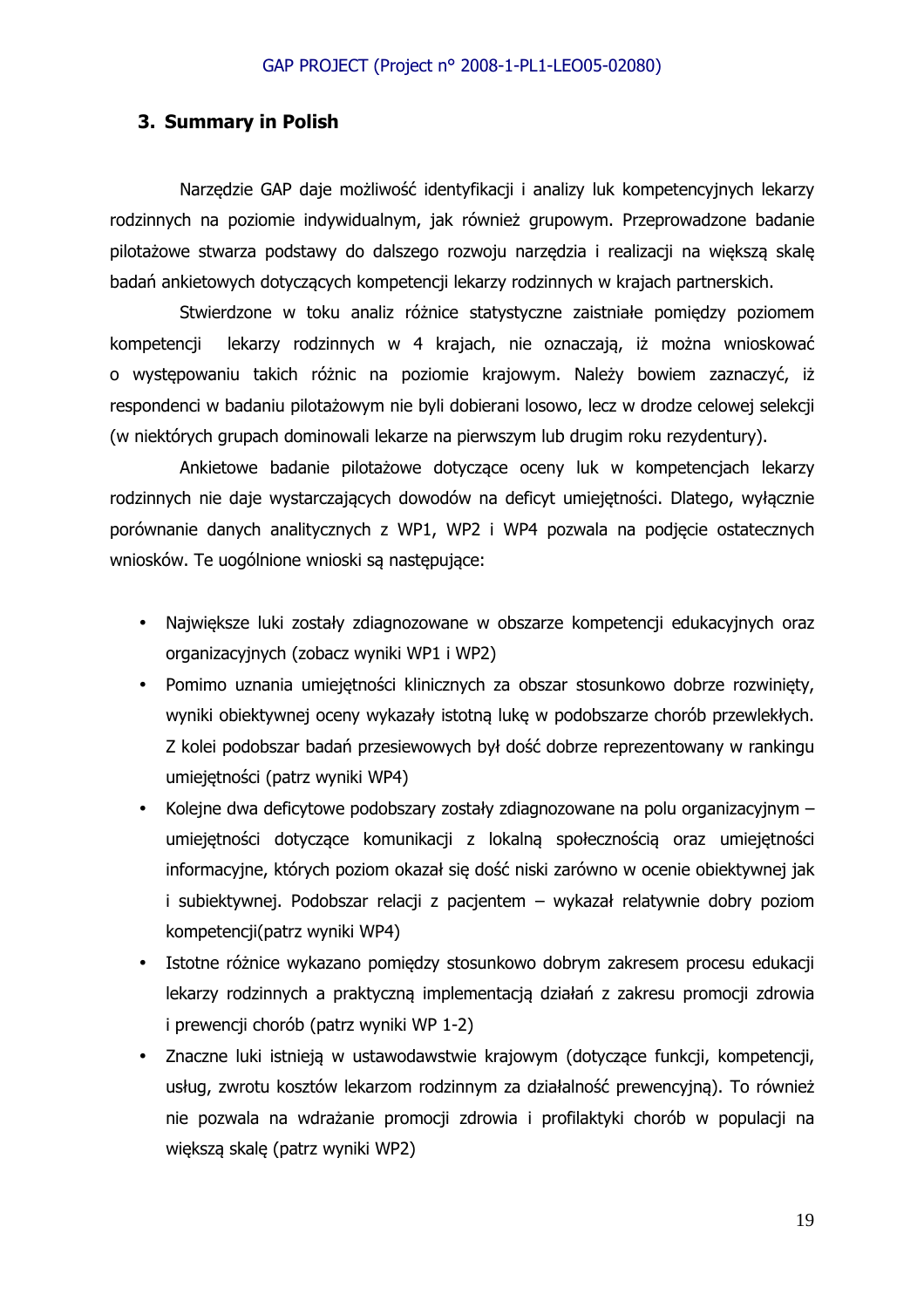|  |  | Tabela 2. Obszary z przykładami rozpoznanego deficytu umiejętności |  |
|--|--|--------------------------------------------------------------------|--|
|  |  |                                                                    |  |

| <b>Obszar</b><br><b>Podobszar</b>            |                                    | Przykład rozpoznanego deficytu                                                                                                                                                |  |  |
|----------------------------------------------|------------------------------------|-------------------------------------------------------------------------------------------------------------------------------------------------------------------------------|--|--|
|                                              | 1. Zdrowie matki i dziecka         |                                                                                                                                                                               |  |  |
| I.<br><b>Umiejętności</b><br>edukacyjne      | 2. Tryb życia                      | wpływ na zmianę postaw pacjentów, wpływ na<br>rodziny - wiedza na temat najbardziej<br>efektywnych metod promocji zdrowego stylu<br>życia                                     |  |  |
|                                              | 3. Środowisko                      |                                                                                                                                                                               |  |  |
|                                              | 1. Działania prewencyjne           |                                                                                                                                                                               |  |  |
| II.<br><b>Umiejętności</b><br>kliniczne      | 2. Leczenie chorób<br>przewlekłych | praktyczna implementacja wiedzy na temat<br>promocji zdrowia i zapobiegania chorobom w<br>zakresie chorób przewlekłych                                                        |  |  |
|                                              | 3. Badania przesiewowe             |                                                                                                                                                                               |  |  |
|                                              | 1. Informacja medyczna             | komunikacja z personelem praktyki i innymi<br>pracownikami ochrony zdrowia, przygotowanie<br>materiałów informacyjnych w zakresie<br>promocji zdrowia i zapobiegania chorobom |  |  |
| III.<br><b>Umiejętności</b><br>organizacyjne | 2. Relacja z pacjentem             | efektywna komunikacja z pacjentem, wpływ na<br>postawę pacjenta                                                                                                               |  |  |
|                                              | 3. Społeczność lokalna             | współpraca z przedstawicielami społeczności<br>lokalnych, budowa skutecznych programów<br>promocji zdrowia i zapobiegania chorobom                                            |  |  |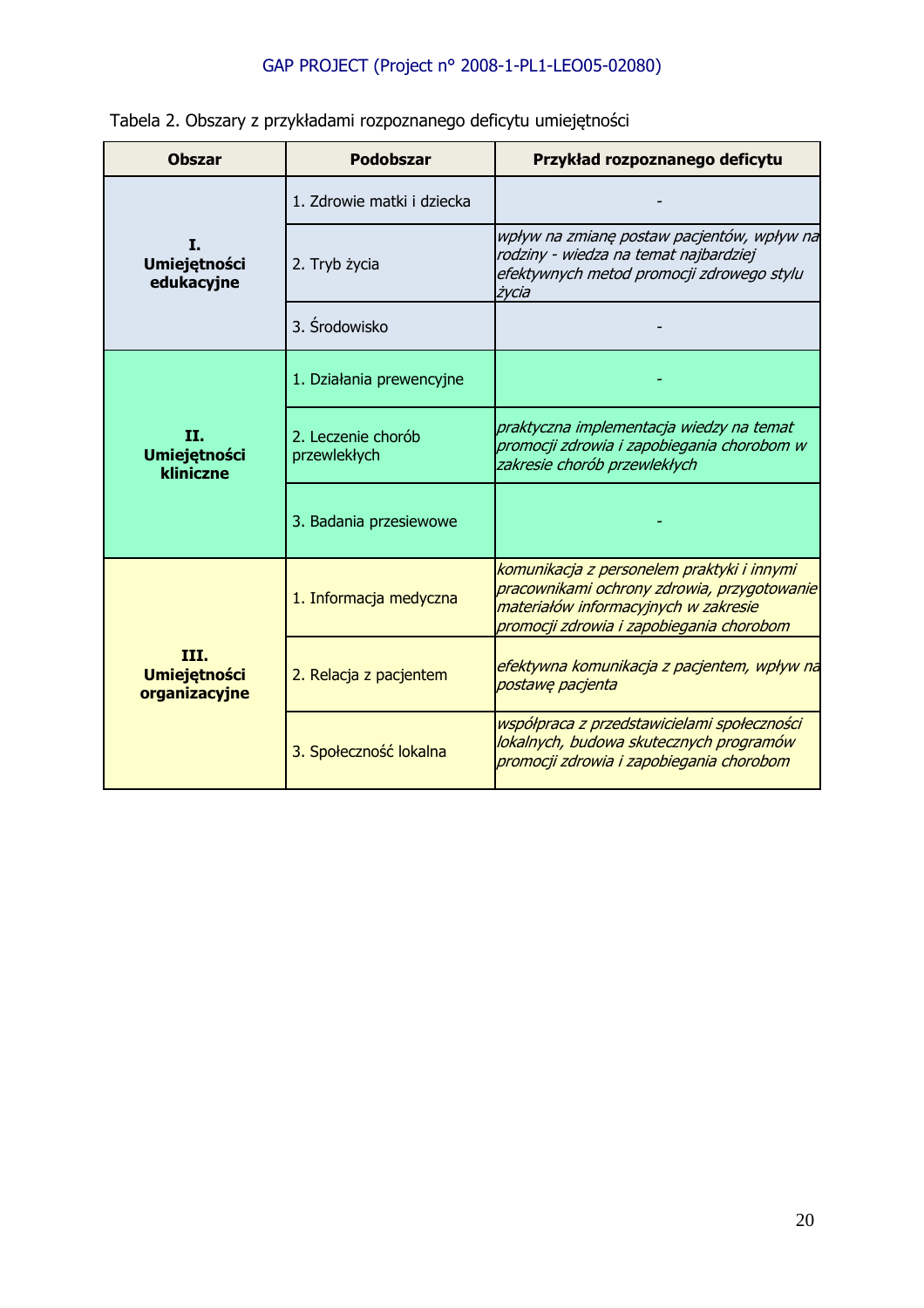**V. Attachment – statistical analysis of the Internet based tool for measuring general practitioners competencies in the field of health promotion and disease prevention database.** 



# **EVALUATION OF DEFICIT COMPETENCES OF FAMILY PHYSICIANS IN FOUR COUNTRIES**

**Associate Professor LINAS ŠUMSKAS Kaunas University of Medicine, Kaunas, Lithuania** 

**Kaunas, 2010**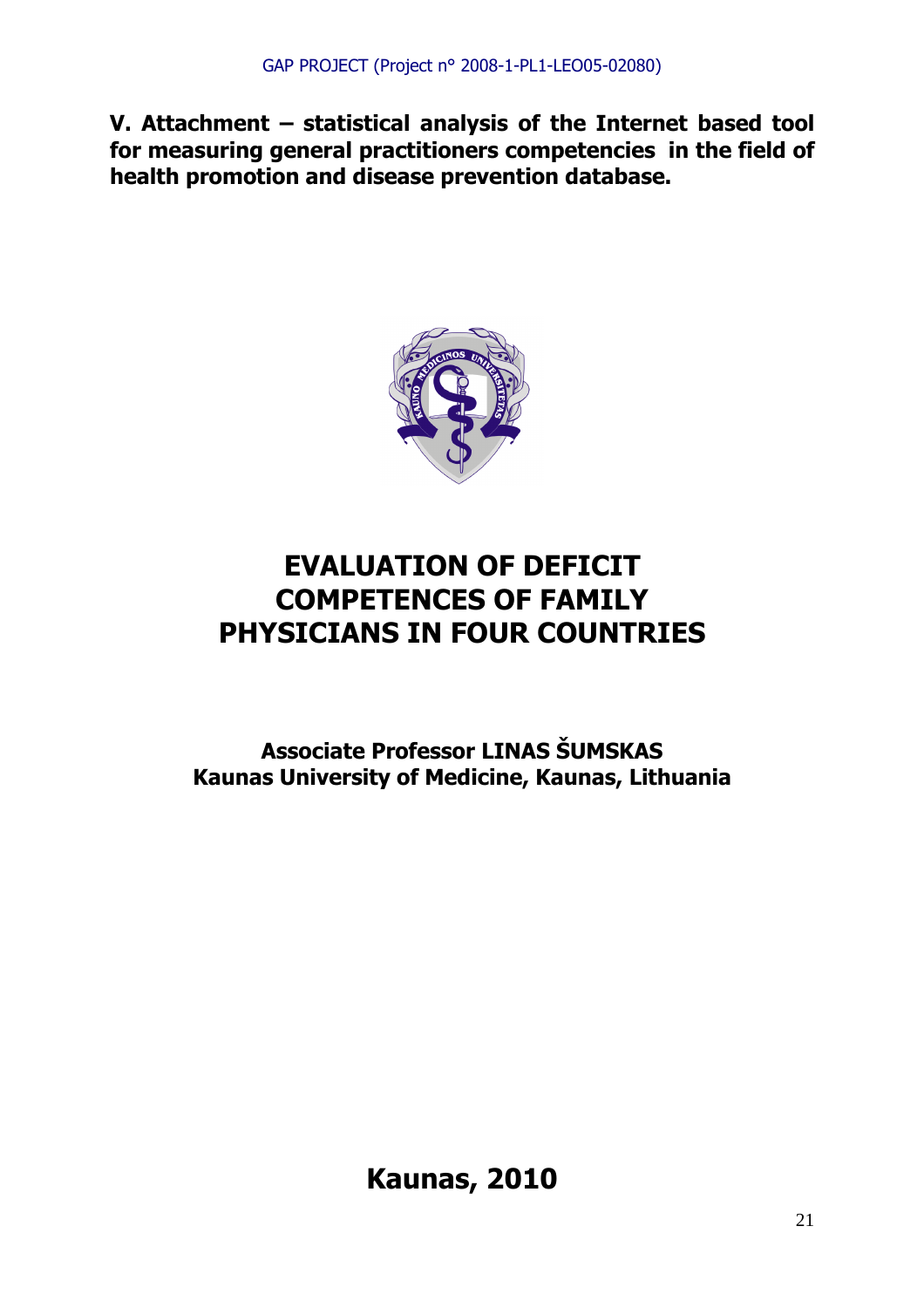### **Work Package 4. Defining the gaps in competences of GPs in the field of disease prevention and health promotion**

Aim: To define the deficit competences on the basis of comparison between actual and needed competences in the field of disease prevention and health promotion

#### **METHODS**

Type of study: questionnaire survey (piloting stage) Number of respondents: at least 20 respondents from 4 countries Target group of respondents: general practitioners (family doctors) Type of questionnaire: self completed web on-line form **Number of questions:** Part 1: 27 questions Part 2: 90 questions Total: 117 questions

#### **METHODS**

| <b>Completing the questionnaire:</b>                                                                |  |  |  |  |
|-----------------------------------------------------------------------------------------------------|--|--|--|--|
| <b>Part 1.</b> Evaluation of the competences by self-rating                                         |  |  |  |  |
| Options for answers:                                                                                |  |  |  |  |
| 1 - Not competent<br>2 - partially competent<br>3 - Competent<br>4 - Highly competent<br>5 - Expert |  |  |  |  |
| <b>Part 2.</b> Evaluation of competencies by answering knowledge<br>competence test questions       |  |  |  |  |
| <b>Options for answers:</b>                                                                         |  |  |  |  |
| $1 - Yes$<br>$2 - No$<br>3 - I don't know                                                           |  |  |  |  |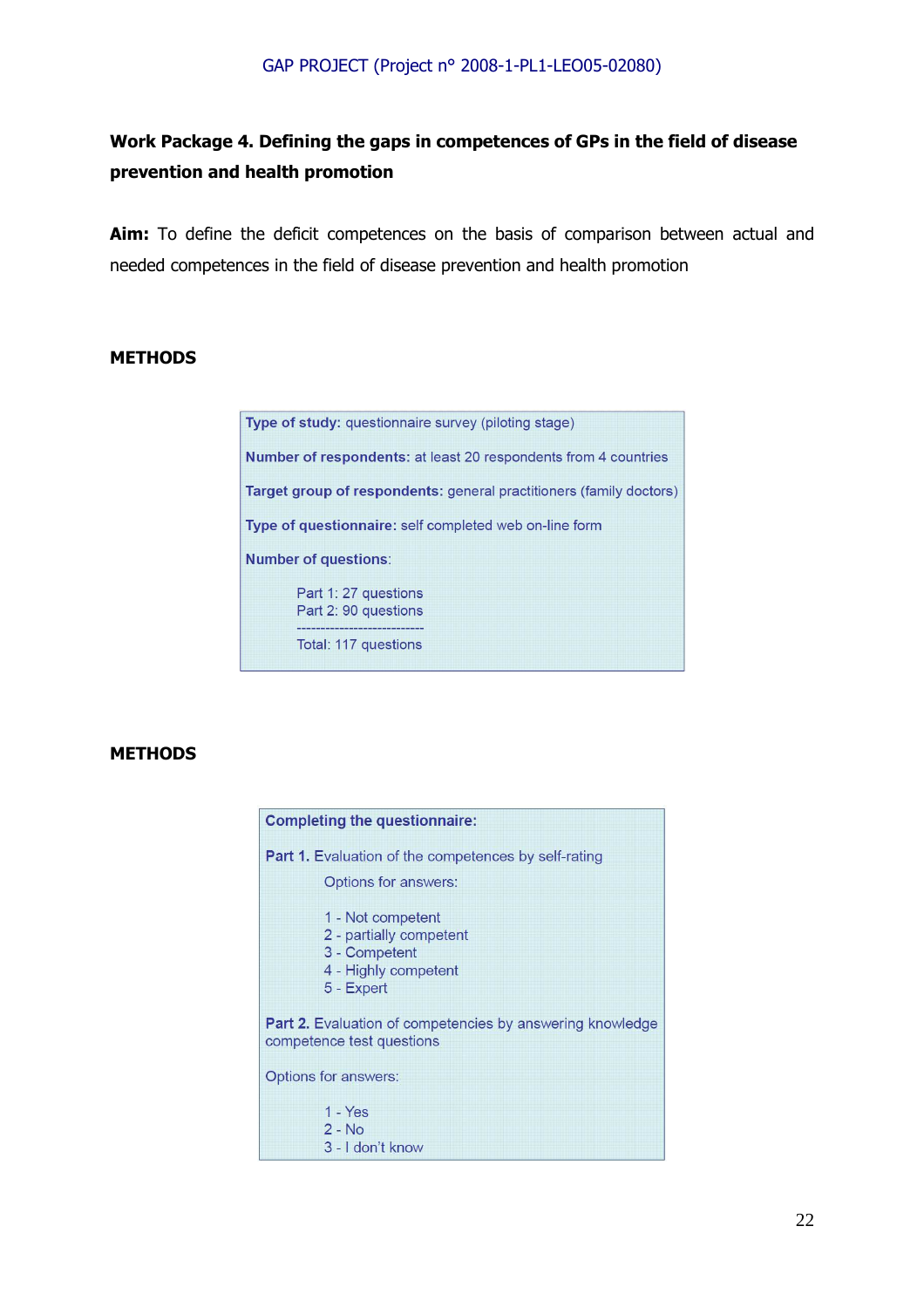### **RESULTS**

Filled in questionnaires - 154:  $12$  – short forms 8 – not complete forms ------134-questionnaires - selected for analysis 

### **Distribution of the respondents by country**

|                | LT        | 22  | 16.4%   |
|----------------|-----------|-----|---------|
| <b>Country</b> | PL        | 67  | 50.0%   |
|                | UK        | 33  | 24.6%   |
|                | <b>GR</b> | 12  | $9.0\%$ |
| <b>Total:</b>  |           | 134 | 100.0   |

### **Distribution of the respondents by gender**

| <b>Gender</b> | <b>Male</b> | 47  | 35.1 % |
|---------------|-------------|-----|--------|
|               | Female      | 87  | 64.9 % |
|               | Total:      | 134 | 100.0  |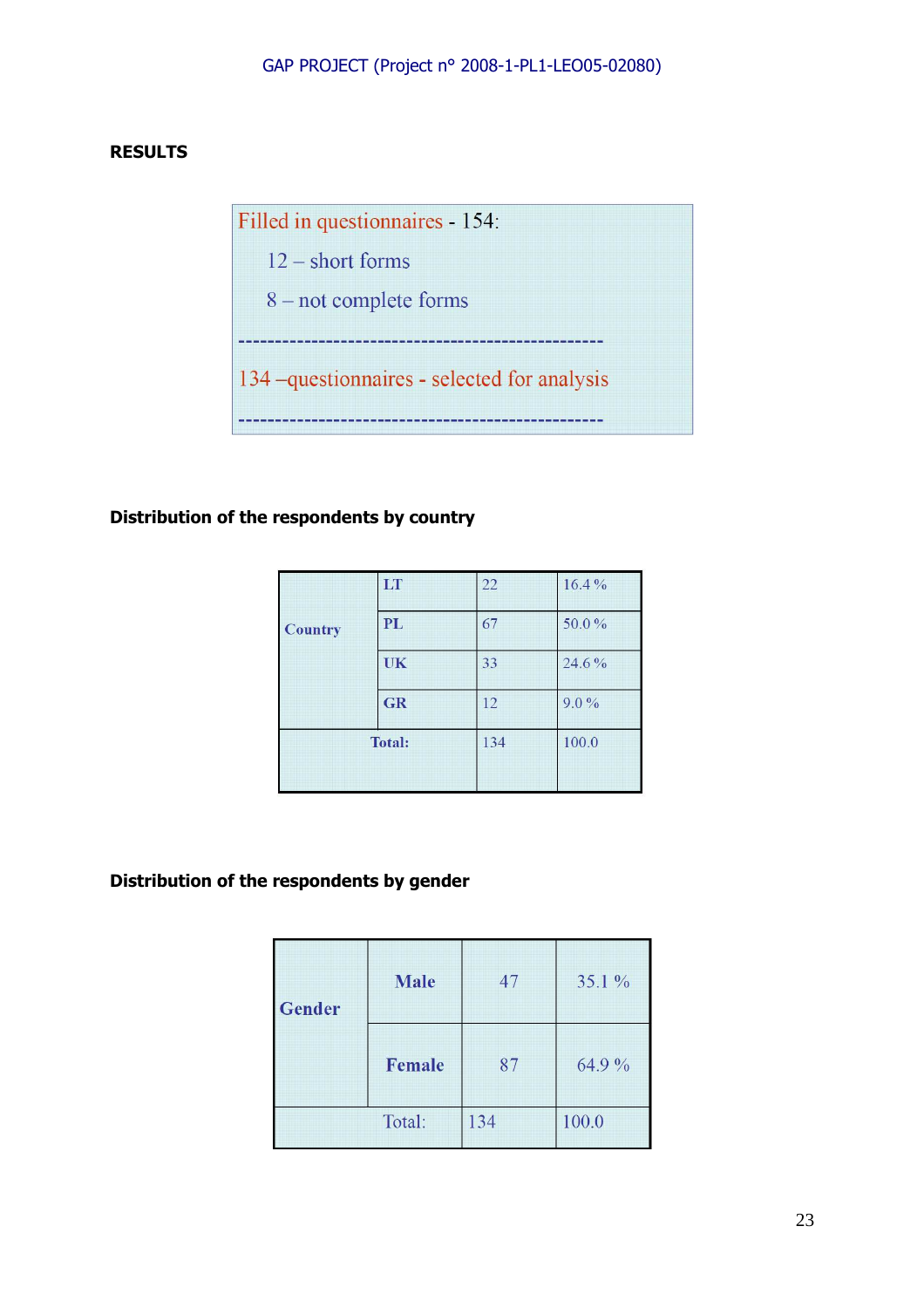### **Distribution of the respondents by urban/rural GPs service location**

| <b>GP</b> service<br>location | Urban         | 111 | 82.8% |
|-------------------------------|---------------|-----|-------|
|                               | <b>Rural</b>  | 23  | 17.2% |
|                               | <b>Total:</b> | 134 | 100.0 |

### **GAP classification of competences**

- I. Educational competences:
- Educational 1 Child & maternal health
- Educational 2 Lifestyle
- Educational 2 Environment
	- II. Clinical competences:
- Clinical 1 Screenings
- Clinical 2 Chronic disease management
- Clinical 3 Preventive interventions

III. Organizational competences:

- Organizational 1 Information
- Organizational 2 Patient relationship
- Organizational 3 Local communities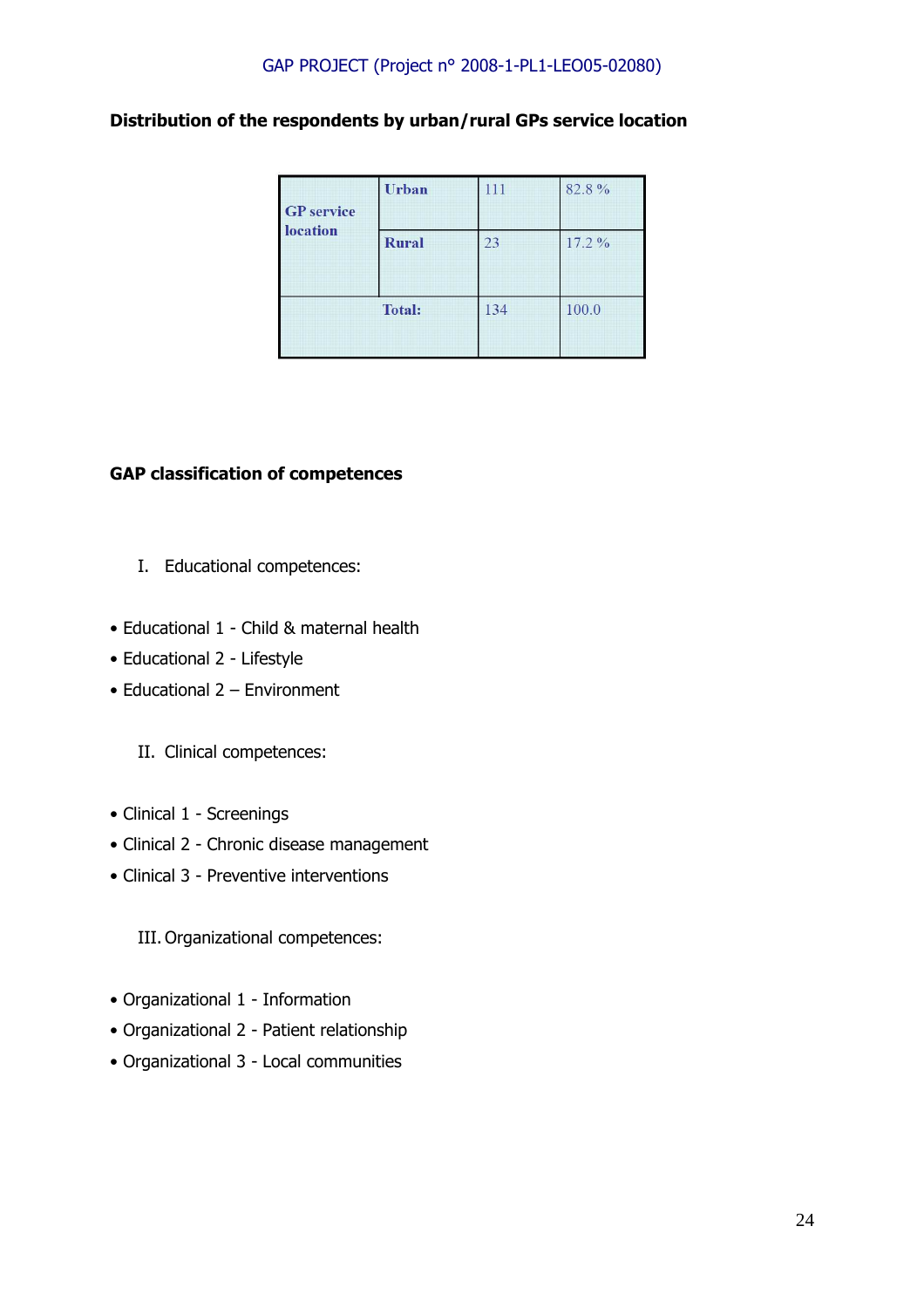### **Comparison of subjective and objective competences of GPs of 4 countries (n=134)**



### **Comparison of GPs subjective and objective competences: educational, clinical and organizational**





p>005 between areas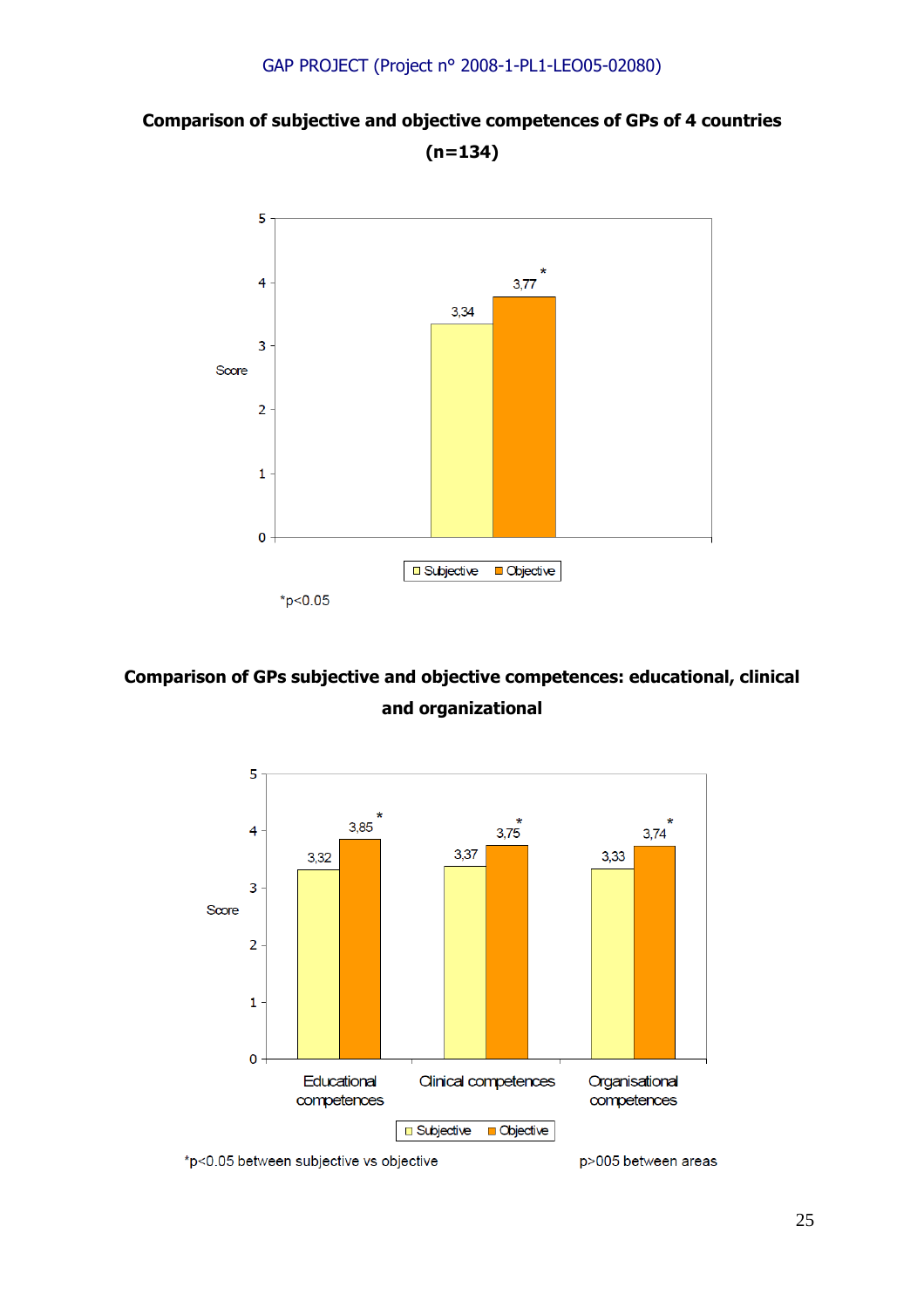

### **Comparison of 9 areas of GPs subjective and objective competences**

### **Evaluation of gaps in GPs subjective and objective competences by relativenormative score mean intervals**

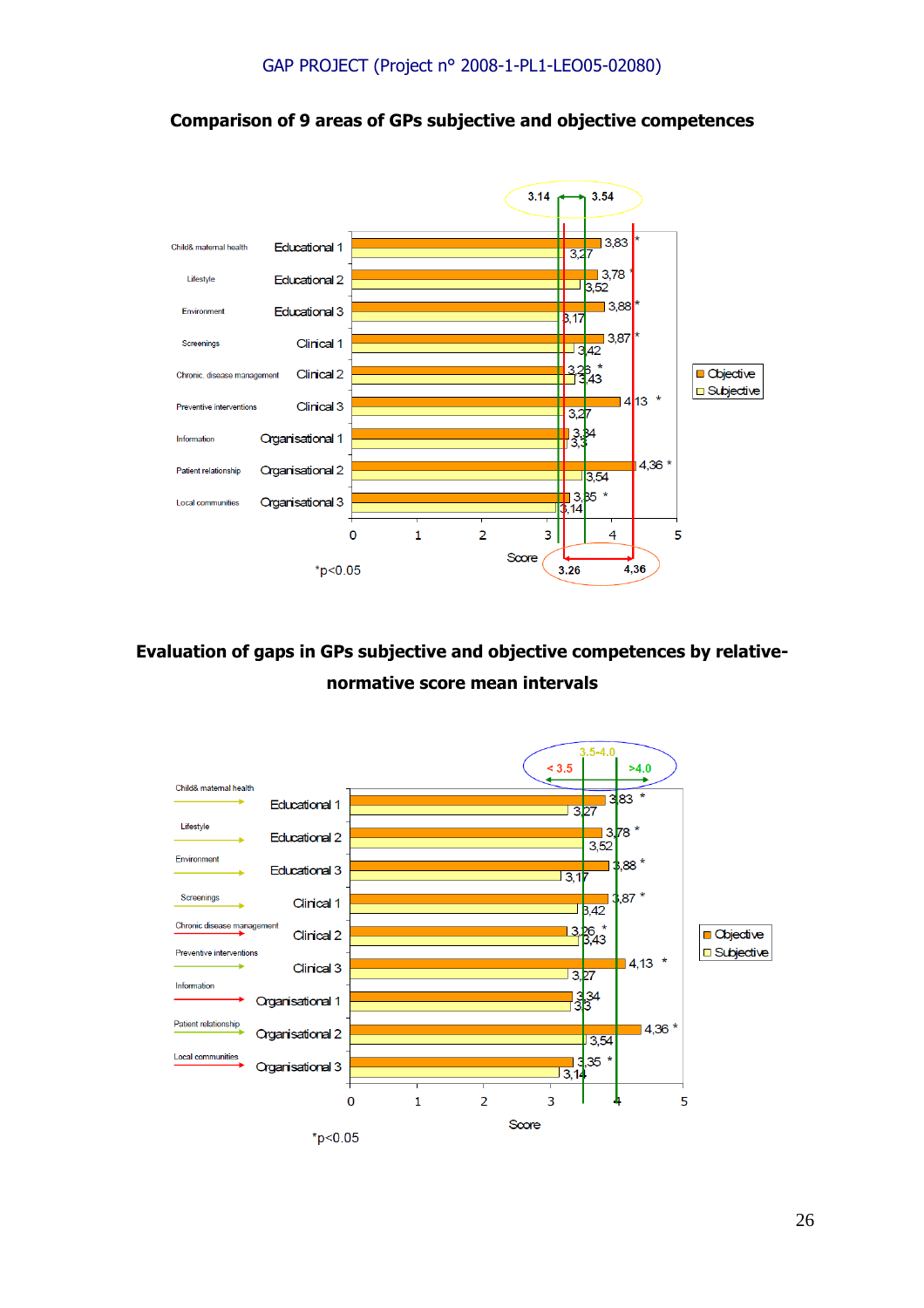### **Comparison of GPs subjective and objective educational competences between 4 countries**



 $*_{p<0.05}$  between subjective and objective #p<0.05 between UK and other countries

### **Comparison of GPs subjective and objective clinical competences between 4 countries**



 $*_{p<0.05}$  between subjective and objective #p<0.05 between UK and other countries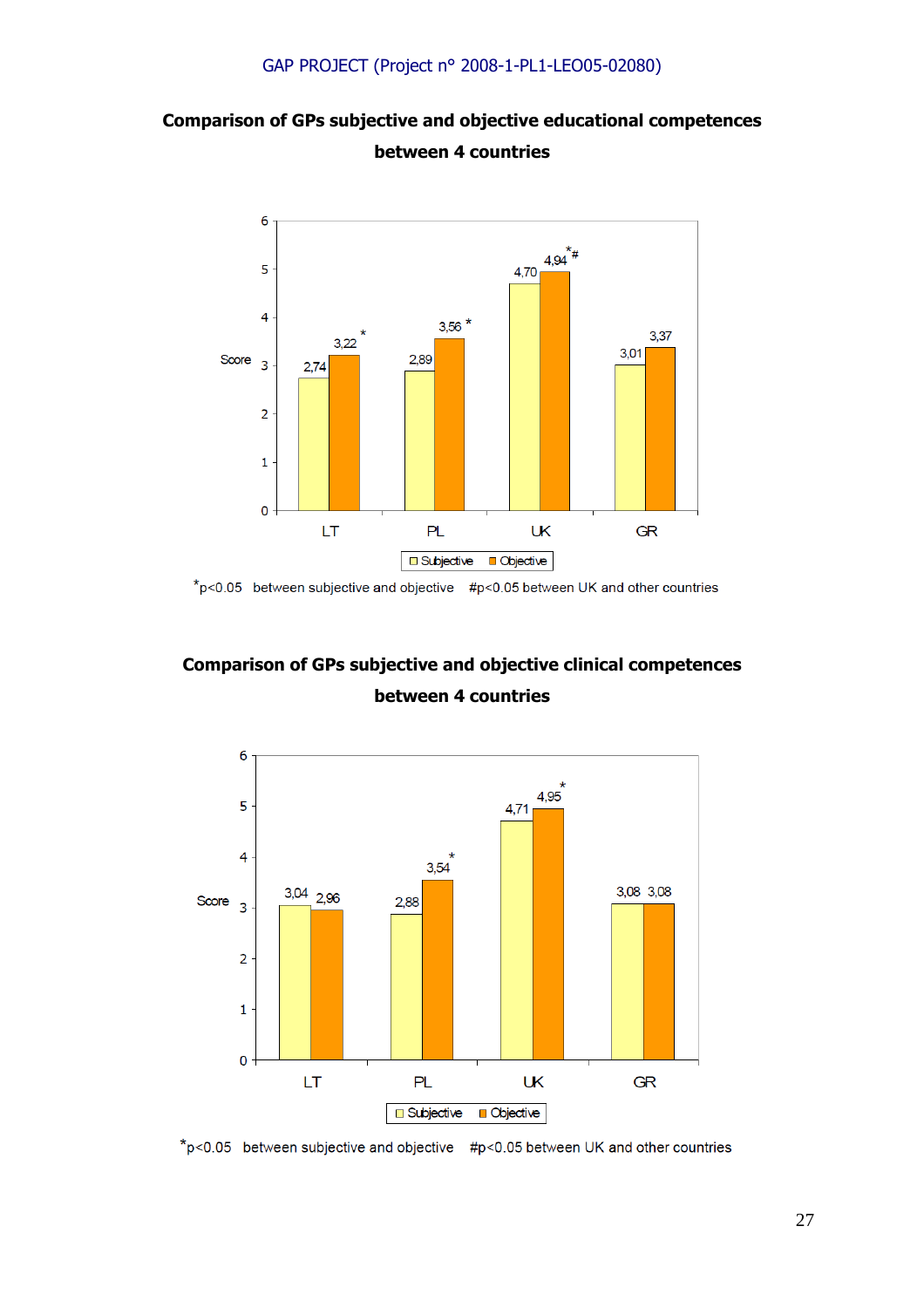



 $*_{p<0.05}$  between subjective and objective #p<0.05 between UK and other countries

### **Comparison of subjective competences (educational, clinical and organizational) between urban and rural respondents**

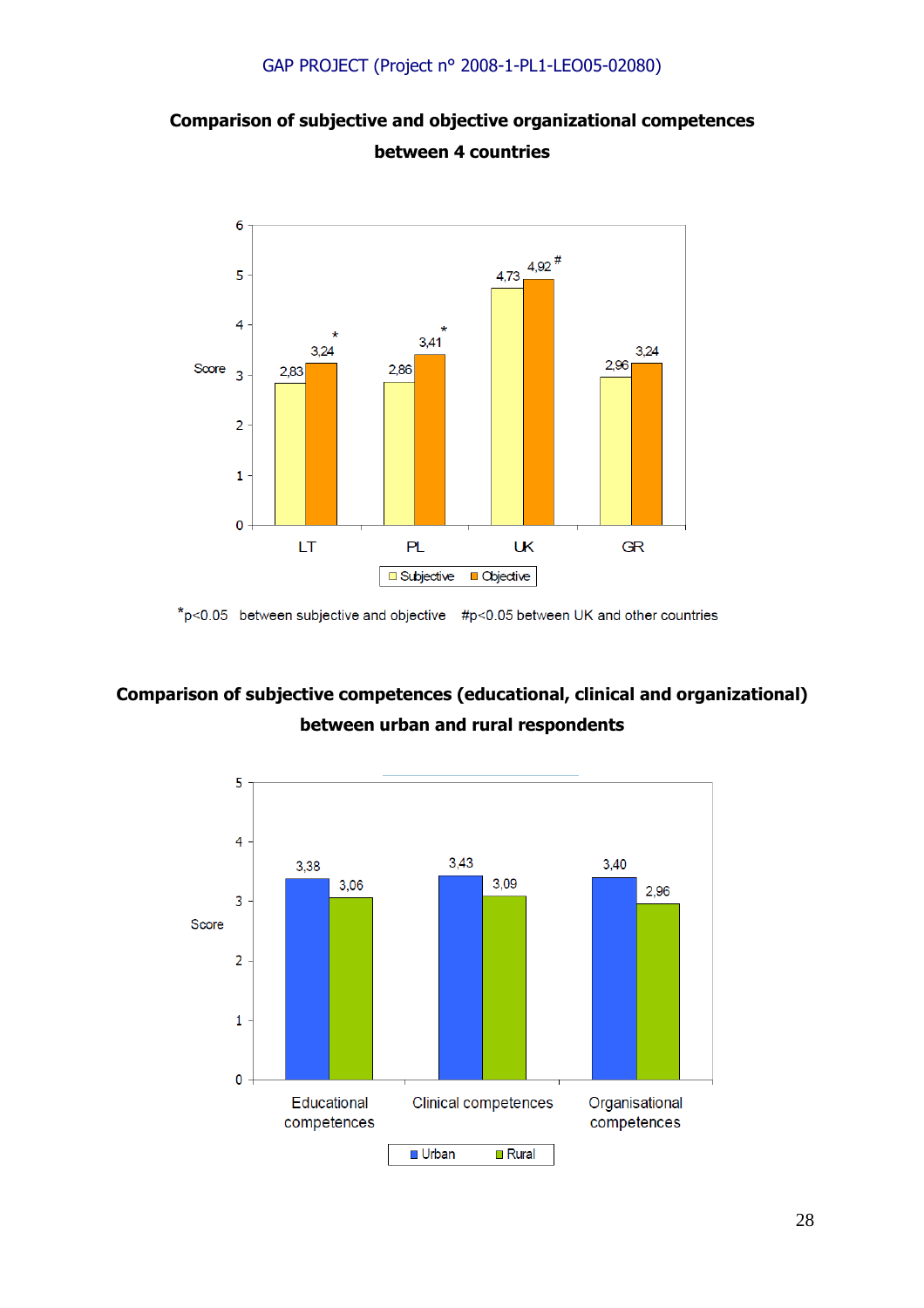### **Comparison of objective competences (educational, clinical and organizational) between urban and rural respondents**



### **CONCLUSIONS**

1. General practitioners were self-rating their disease prevention and health promotion competencies sparely (score mean 3.34) in comparison with the objective rating (mean score 3.77, p<0.05 ) of their competences based on the knowledge/competence tests.

2. Mean scores for subjective competencies were ranging in narrow range (3.14 to 3,54), while mean score of objective competences – in wider range (3.26-4.36).

3. No statistical difference was observed between subjectively evaluated competencies in 3 areas (educational, clinical. Educational), however some more pronounced difference was observed in objective competencies.